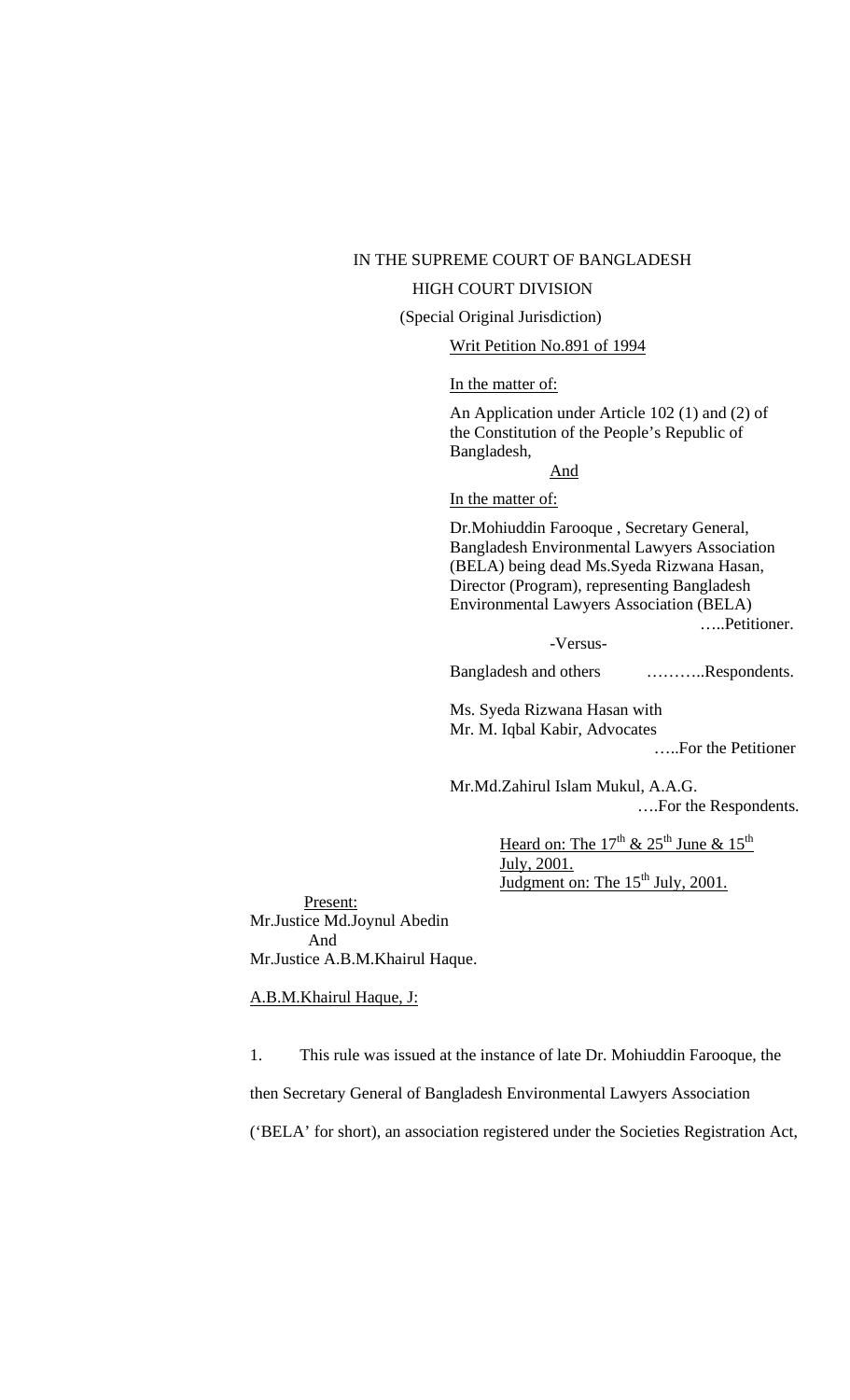1860, bearing registration No.1457(17) dated 18.2.1992. Dr. Farooque, by a resolution of the executive committee of BELA dated 30.5.1994, was authorized to represent the said association, to move the High Court Division of the Supreme Court of Bangladesh, under Article 102 of the Constitution of Bangladesh, praying for appropriate relief relating to the matter of control of pollution from industries/factories situated up and down the country.

2. BELA has been registered as an association under the Societies Registration Act, 1860, with the aims and objects, inter alia, to organize and undertake legal or administrative actions and measures to protect, preserve, conserve or reinstate environmental and ecological systems, to protect environmentally sensitive and fragile eco-systems including protection of vulnerable groups, to protect biological diversity, to take measures on environmental or ecological issues regarding development activities. BELA has been active in the field of environment, ecology and related horizon of public interests since 1991 even before its formal registration as an association. Since its formation in 1992, it undertook detailed studies on environment and ecology and its wide-spread contributions in these fields earned its reputation and recognition both at home and abroad.

3. This rule was issued calling upon the Government of Bangladesh represented by the Secretary, Ministry of Industries and others to show cause as to why a direction should not be given to implement the decision of the Government dated  $5<sup>th</sup>$  June, 1986, published in the Bangladesh Gazette on  $7<sup>th</sup>$  August, 1986(Annexure C to the petition).

2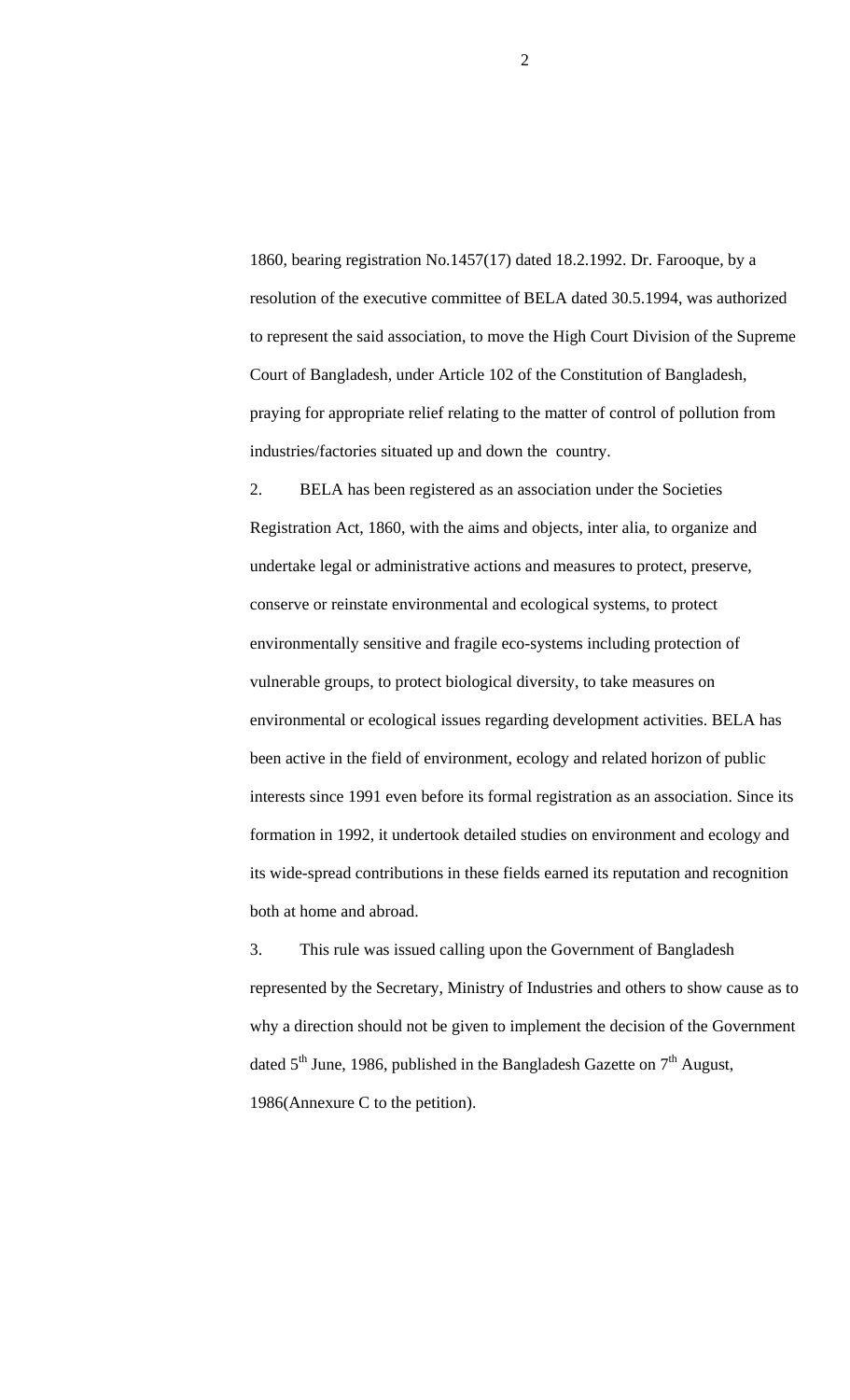4. This part of the world which is now known as Bangladesh, had always been predominantly an agricultural based country and in early days pollution was never even felt in this region. Since early sixties, of necessity, industries of various kinds started to spring up slowly. Although in those days the question of pollution did not cross anybodies mind but certain provision were made in the Factories Act, 1965 (Act No. IV of 1965) rather as a precautionary measure against possible industrial accidents than as a deterrent to any threat of pollution. Chapter III provides for health and hygiene in a factory. Section 13 under the said chapter provides for disposal of wastes and effluents. Rule 13 of the Factories Rules, 1979 provides for similar provision. Subsequently, East Pakistan Water Pollution Control Ordinance, 1970 (Ordinance V of 1970), was promulgated to provide for the control, prevention and abatement of pollution of waters in the then East Pakistan. Section 2 of the said Ordinance defined the words "pollution" and "wastes", among others, in the following manner:

> "2. ……………………………………………….. (a) ………………………………………………..

 (e) "pollution" means such contamination, or other alteration of the physical, chemical, or biological properties of any waters, including change in temperature, taste, colour, turbidity, or odour of the waters, or such discharge of any liquid, gaseous, solid, radioactive, or other substance into any waters as will or is likely to create a nuisance or render such waters harmful, detrimental or injurious to public health, safety or welfare, or to domestic, commercial, industrial, agricultural, recreational, or other legitimate beneficial uses, or to livestock, wild animals, birds, fish or other aquatic life;

3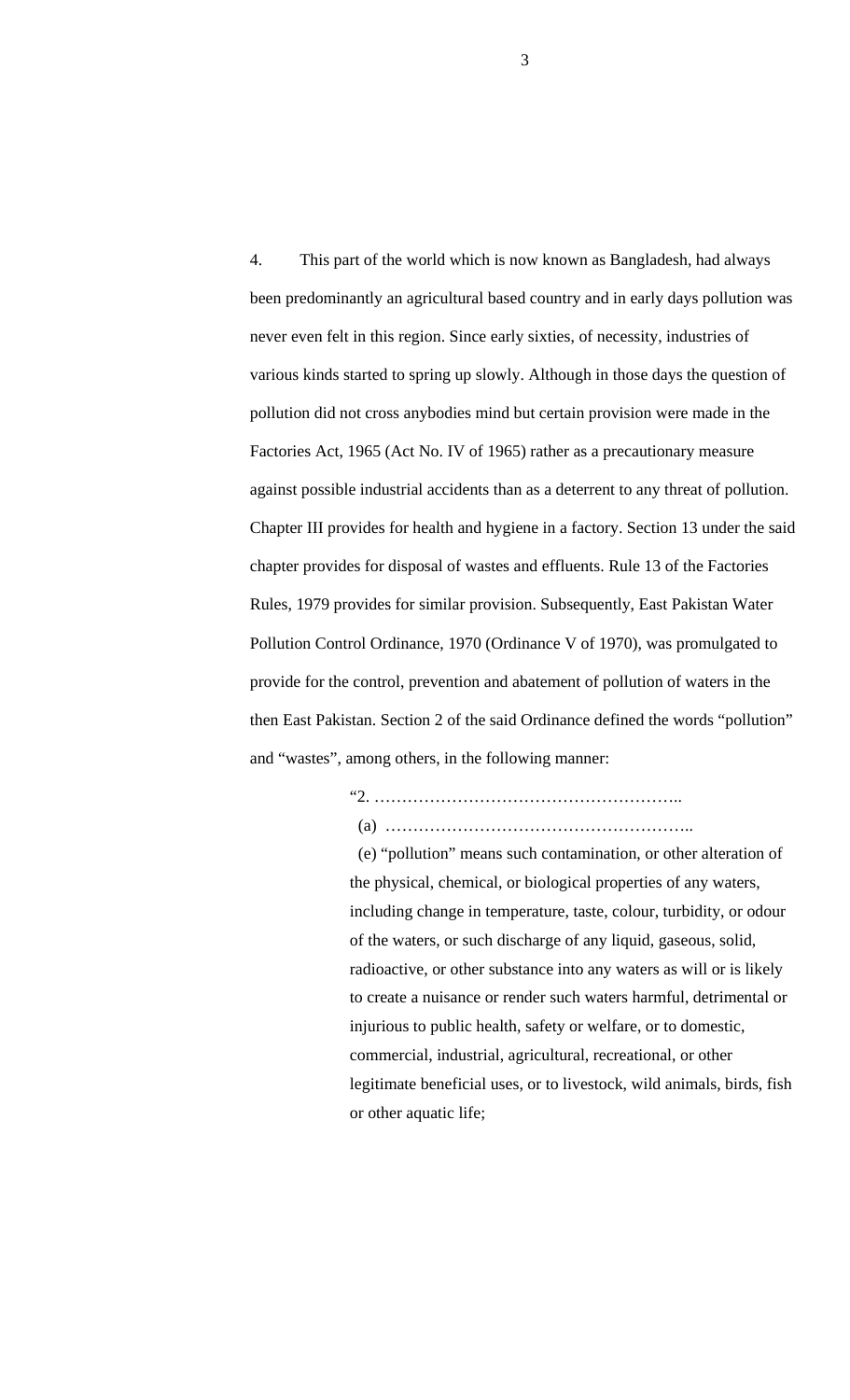…………………………………………………….. …………………………………………………….

(h) "wastes" means sanitary sewage, industrial discharges and all other liquid, gaseous, solid, radioactive, or other substances which may pollute or tend to pollute any waters".

After liberation of Bangladesh, this Ordinance was repealed and replaced by the Environment Pollution Control Ordinance, 1977

(Ordinance No. XIII of 1977) ('Ordinance' in short), to provide for the control, prevention and abatement of pollution of the environment of Bangladesh. Section 2 of the said Ordinance defines the word "environment", among others, as follows:

> "2.……………………………………………………… (a)………………………………………… (f) "environment" means the surroundings consisting of air, waters,

> soil, food, and shelter which can support or influence the growth of life of an individual or group of individuals, including all kinds of flora and fauna."

5. The said ordinance envisages constitution of a board, namely, the Environment Pollution Control Board. Section 5 of the Ordinance provides for the function of the Board. Besides, there was an implementation cell, headed by a Director, for the purpose of implementation of the policies of the Board and the projects, approved by the Government.

6. It appears that in due course, a survey was conducted by the Department of Environment, Pollution Control. They found that ecological imbalance is being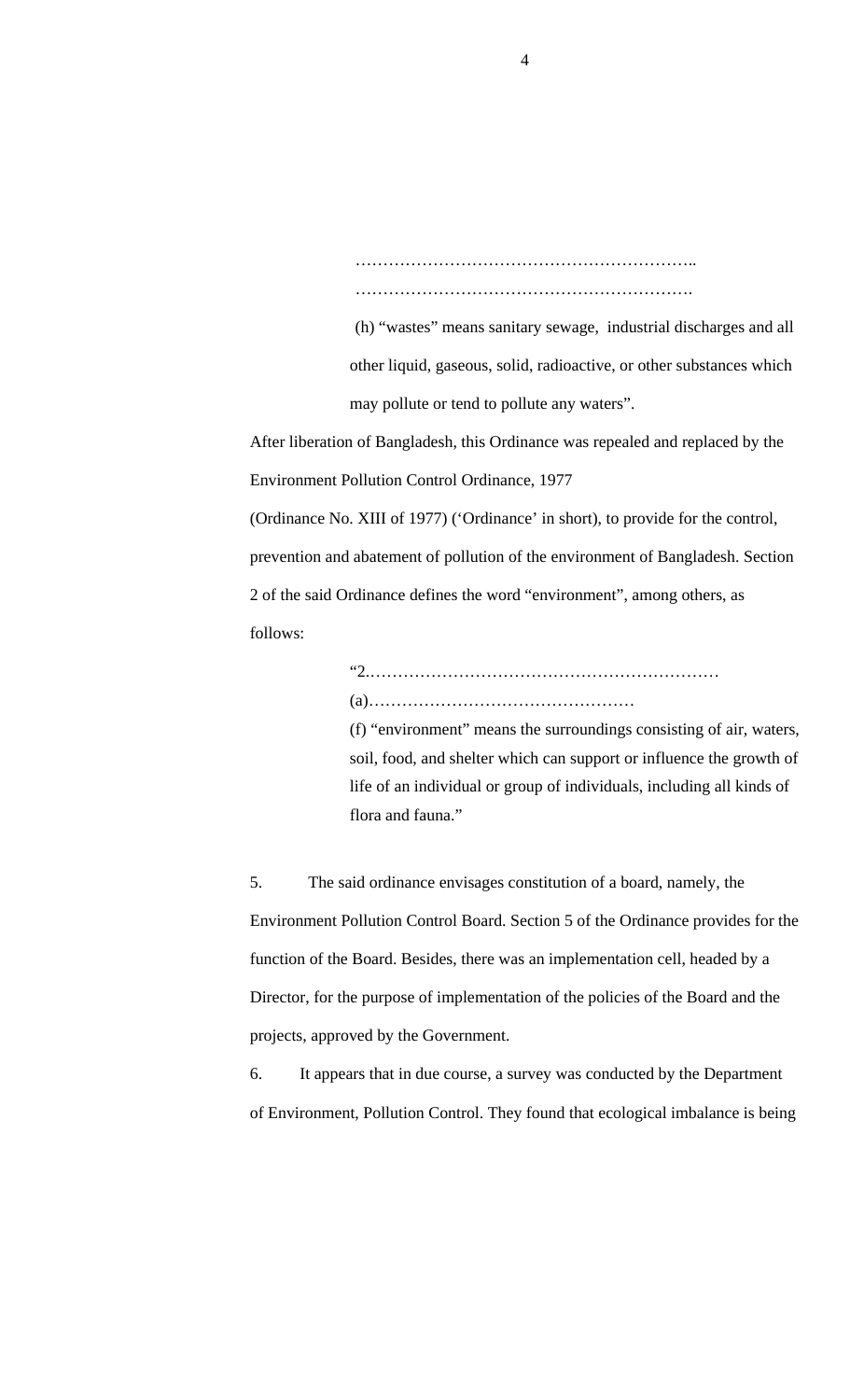caused continuously due to discharge of various industrial wastes into air and water bodies. They also found that the intensity of pollution caused by the factories and industrial units depend on their type, location, raw materials, chemical effects, production process and discharge of gaseous, liquid and solid pollutants to the natural environment. After the survey, the respondent no.2, by a notification bearing number EPC/8.1/4c-1/85/419 dated 5.6.1986, published in the Bangladesh Gazette on

 $7<sup>th</sup>$  August, 1986, specified the names and addresses of the 903 industries and factories as polluters which were classified as follows:

"(a) Tanneries (176 Nos.)

- (b) Paper and Pulp industries (5 Nos.)
- (c) Sugar Mills (16 Nos.)
- (d) Distilleries (3 Nos.)
- (e) Iron and Steel Mills (57 Nos.)
- (f) Textile industries (298 Nos.)
- (g) Fertiliser industries (5 Nos.)
- (h) Insecticide and pesticide industries (25 Nos.)
- (i) Chemical industries (23 Nos.)
- (j) Jute industries (92 Nos.)
- (k) Cement factories (3 Nos.)
- (l) Rubber and Plastic industries (34 Nos.
- (m) pharmaceutical industries (166 No.)"

The said notification also mentions that the Government, in order to combat the

adverse effects of pollution caused by the

industries/factories, took the following decisions:

"2………………………………………………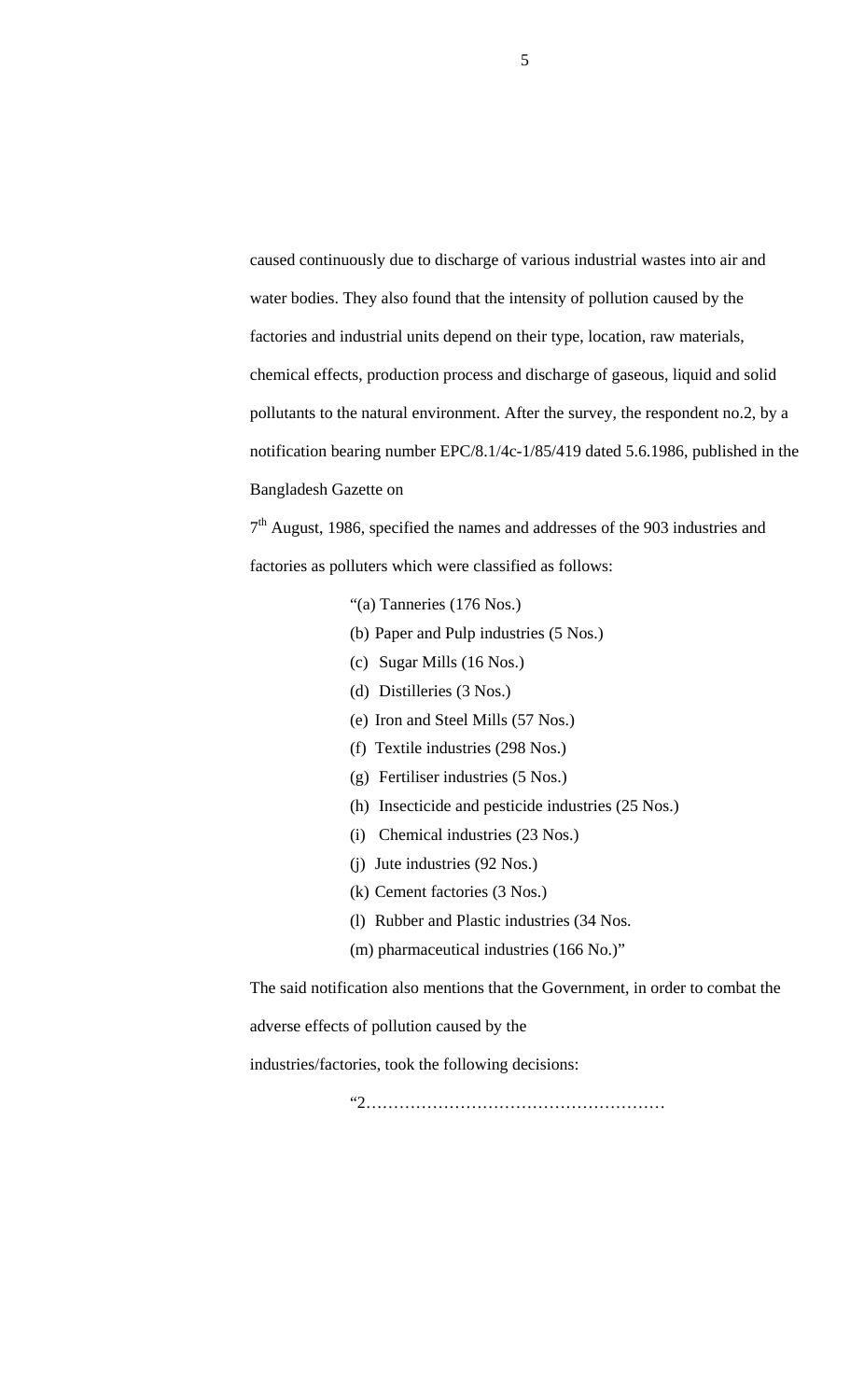(a) The Ministry of Industries will ensure that the industries having no environmental pollution control/protection system will adopt measures to control pollution over a period of next three years.

(b) While sanctioning a new industrial unit the Ministry of Industries will ensure that necessary environmental pollution control/protection measures are adopted by it."

The decision of the Government also requires that the Department of Environment Pollution Control, which is represented by the respondent nos. 4 and 5, would render necessary co-operation to the Ministry of Industries in implementing the above decisions.

7. The grievance of the petitioner BELA, in this writ petition is that it made several investigations up and down the country to assess the improvement, if any, made in the ecology of the country by lessening the adverse effects of pollution caused by the huge number of industries/factories identified by the Government itself and specifically pointed out in the notification dated 7.8.1986 (Annexure-C to the petition), but in its utter dismay found no evidence as to any effective measure or legal action taken against any of the 903 industries/factories to curb their continuing discharge of the affluent and wastes into air and water bodies, rather, such pollution is being continued unabated, uncontrolled and indiscriminately, not only by those industries/factories identified by the Government as mentioned in the list published in the Gazette notification dated 7.8.1986 but in many a new industries/factories sprung up since then and are severely polluting the environment and ecology endangering life and its support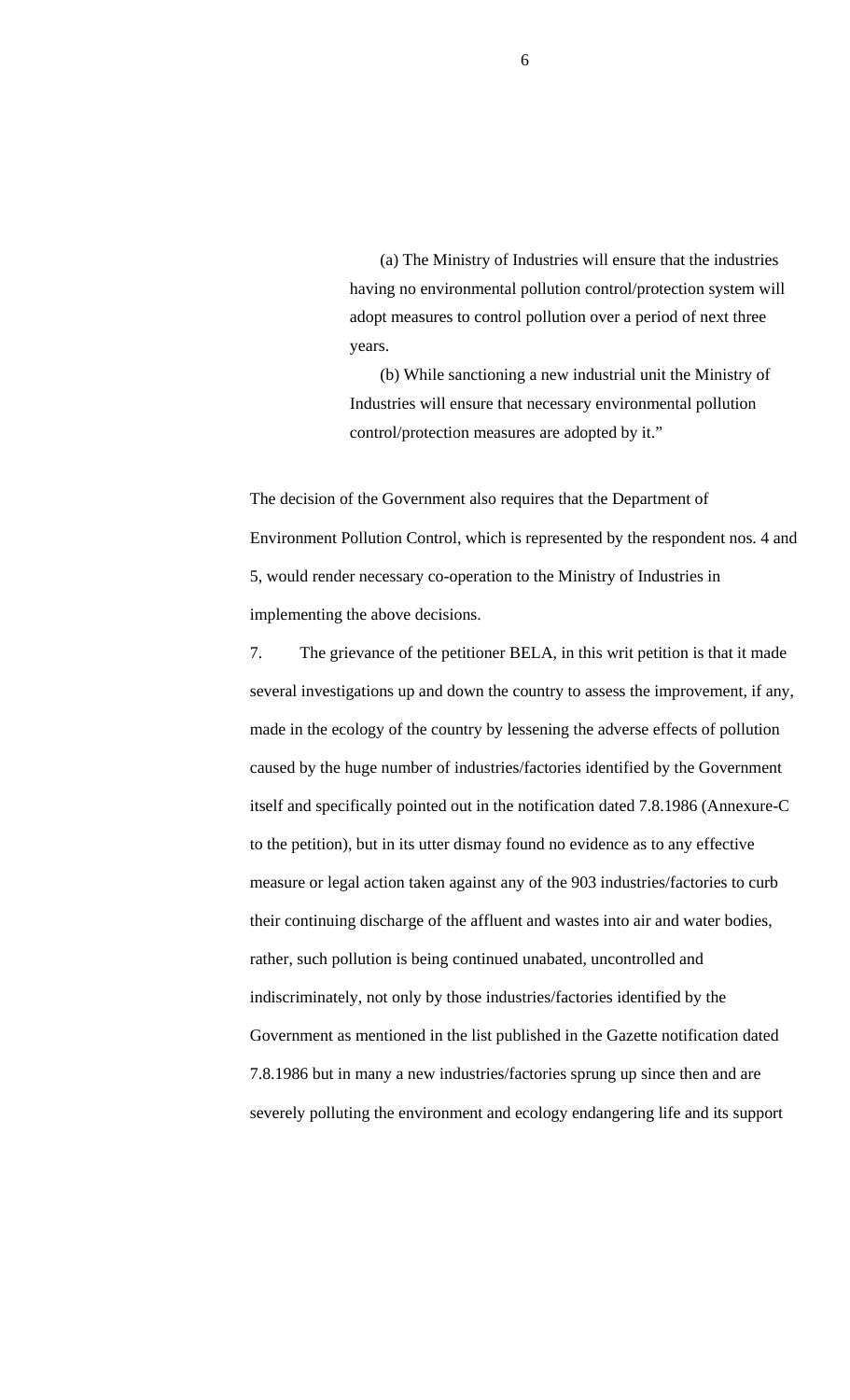systems, thereby the respondents failed in performing their statutory duties and obligations cast upon them by the provisions of the Ordinance. As such, being aggrieved, Late Dr.Mohiuddin Farooque on behalf of BELA obtained the instant rule.But he died during the pendency of the rule and Ms. Syeda Rizwana Hasan, Director (Program), BELA, has been authorized, by a resolution of the executive committee of BELA, taken on 30.6.2001, to represent BELA in the instant writ petition.

8. Ms. Syeda Rizwana Hasan, Director (Program) of BELA and also an Advocate of this Court, appears with Mr. M. Iqbal Kabir, Advocate, in support of the rule, while Mr. Md. Zahurul Islam Mukul, Assistant Attorney General, appears on behalf of the respondents.

9. This writ petition is in the nature of public interest litigation, as such, the first question comes up for consideration is as to the locus standi of BELA in maintaining this application as an aggrieved person under Article 102 of the Constitution of the People's Republic of Bangladesh.

10. In this case, any individual member or members of BELA do not claim to have been directly or specially effected by the toxic pollutants caused by the discharge of affluent and wastes, rather, the petitioner claims that the beneficiaries of this writ petition are the people, the inhabitants of this country and not simply the members of BELA. BELA as a registered association of lawyers, propagates the rights of the people of Bangladesh and champions their cause to enjoy their own life, free from pollution as bestowed upon them by the Lord in His unbounded mercy. From the narration of the writ petition it appears that BELA is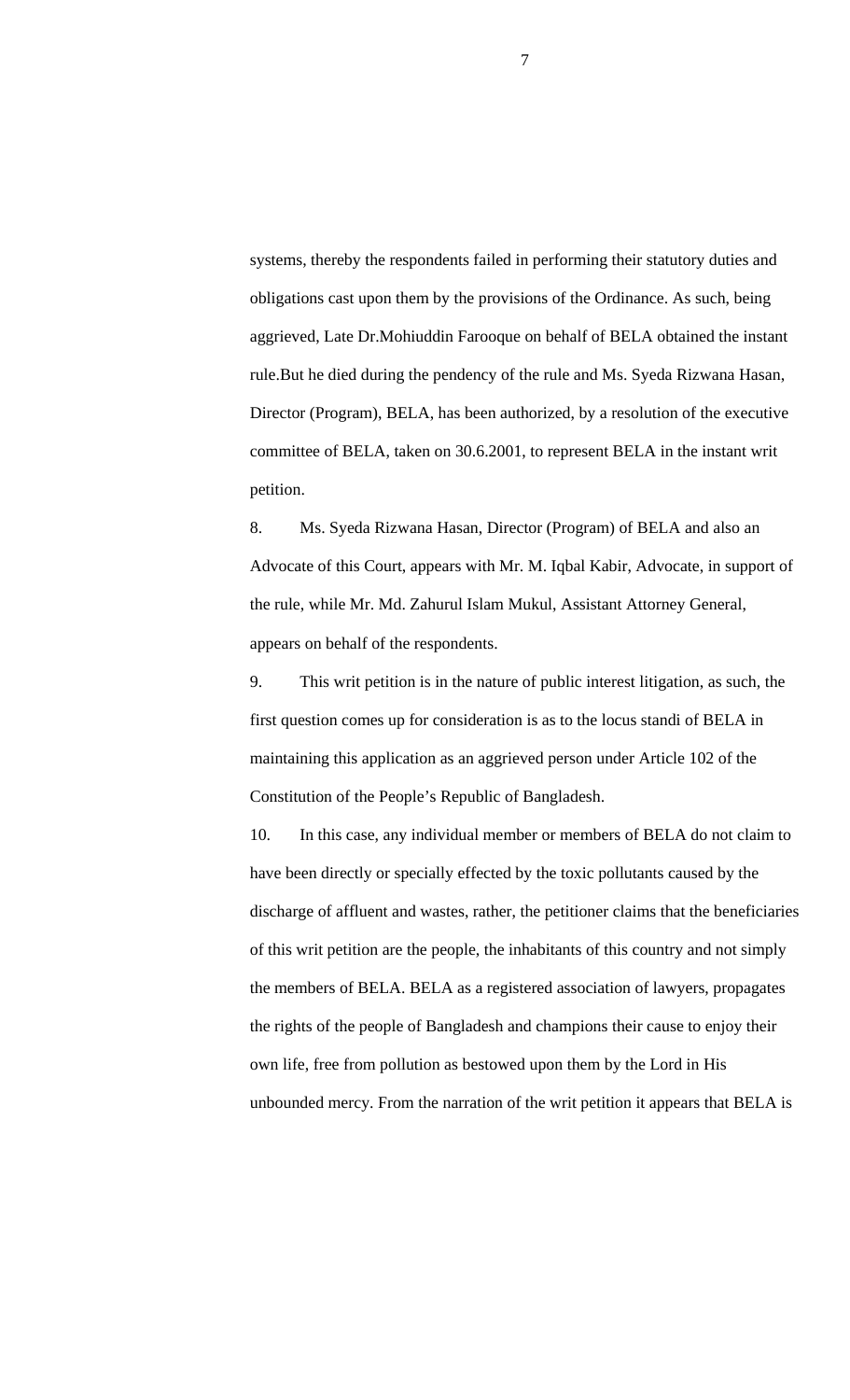directly involved since its inception for the preservation of the environment from the ill effects of ecological imbalance created by the senseless as well as reckless creation of environmental hazards in violation of different legal provisions enacted in this regard and since BELA is trying to uphold the right to life as a fundamental right to the millions of people of Bangladesh as enshrined in Article 32 of the Constitution, it comes within the expression 'person aggrieved' appearing in Article 102 of the Constitution and has locus standi to maintain the present petition. In this connection it would be illuminating to quote Mustafa Kamal, J (as his Lord-ship then was) in the case of Dr. Mohiuddin Farooque Vs. Bangladesh 49 DLR AD(1997)1 where the question of locus standi of BELA itself was considered in details. Mustafa Kamal, J held as follows:

> "…..it is obvious that the association-appellant as an environmental association of lawyers is a person aggrieved, because the cause it espouses, both in respect of fundamental rights and constitutional remedies, is a cause of an indeterminate number of people in respect of a subject matter of public concern and it appears, on the face of the writ petition itself, that it has devoted its time, energy and resources to the alleged ill-effects of FAP-20, it is acting bona fide and that it does not seek to serve an oblique purpose. It has taken great pains to establish that it is not a busybody. Subject to what emerges after the respondents state their case at the hearing of the writ petition the appellant cannot be denied entry at the threshold stage on the averments made in the writ petition."(Para-52).

11. The importance of public interest litigation had already been settled in various judgments of the superior Courts in our neighbouring country India.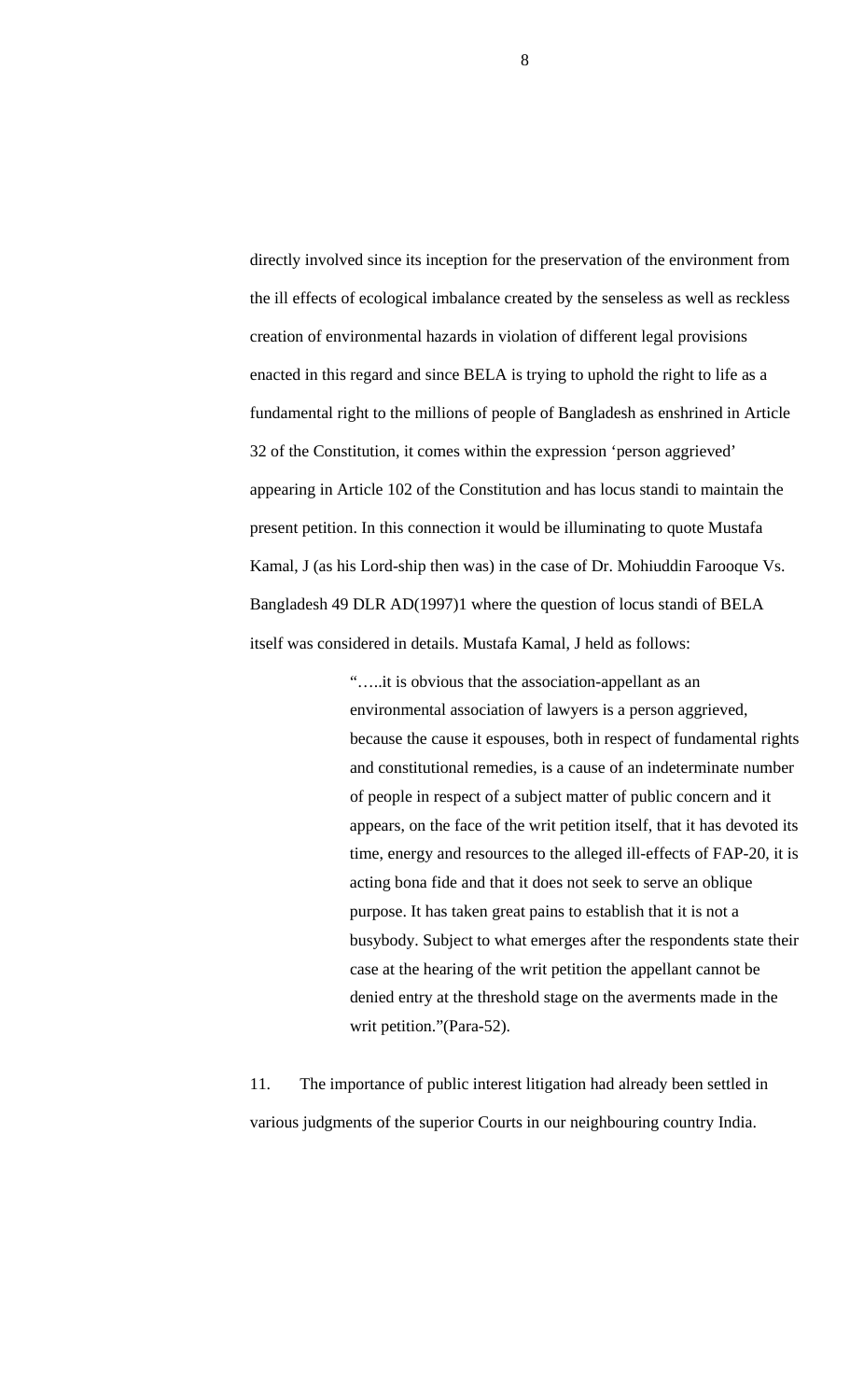While considering the observance of the provisions of various labour laws in relation to workmen employed in the construction works, Bhagwati,J. (as his Lordship then was) forcefully propounded the legal position almost 20(twenty) years back in this manner in the case of Peoples Union for Democratic Rights Vs.Union of India, 1982 SC 1473:

> "….Public interest litigation is brought before the court not for the purpose of enforcing the right of one individual against another as happens in the case of ordinary litigation, but it is intended to promote and vindicate public interest which demands that violations of constitutional or legal rights of large number of people who are poor, ignorant or in a socially or economically disadvantaged position should not go unnoticed and unredrssed. That would be destructive of the Rule of Law which forms one of the essential elements of public interest in any democratic form of government. The Rule of Law does not mean that the protection of the law must be available only to a fortunate few or that the law should be allowed to be prostituted by the vested interests for protecting and upholding the status quo under the guise of enforcement of their civil and political rights. The poor too have civil and political rights and the Rule of Law is meant for them also, though today it exists only on paper and not in reality."(Para-2).

12. Under such circumstances, we have no hesitation to hold that BELA being registered as an association with the aims and objects, inter alia, to undertake legal action to protect, preserve and reinstate environmental and ecological systems and since it is profoundly active and vocal in this field of great public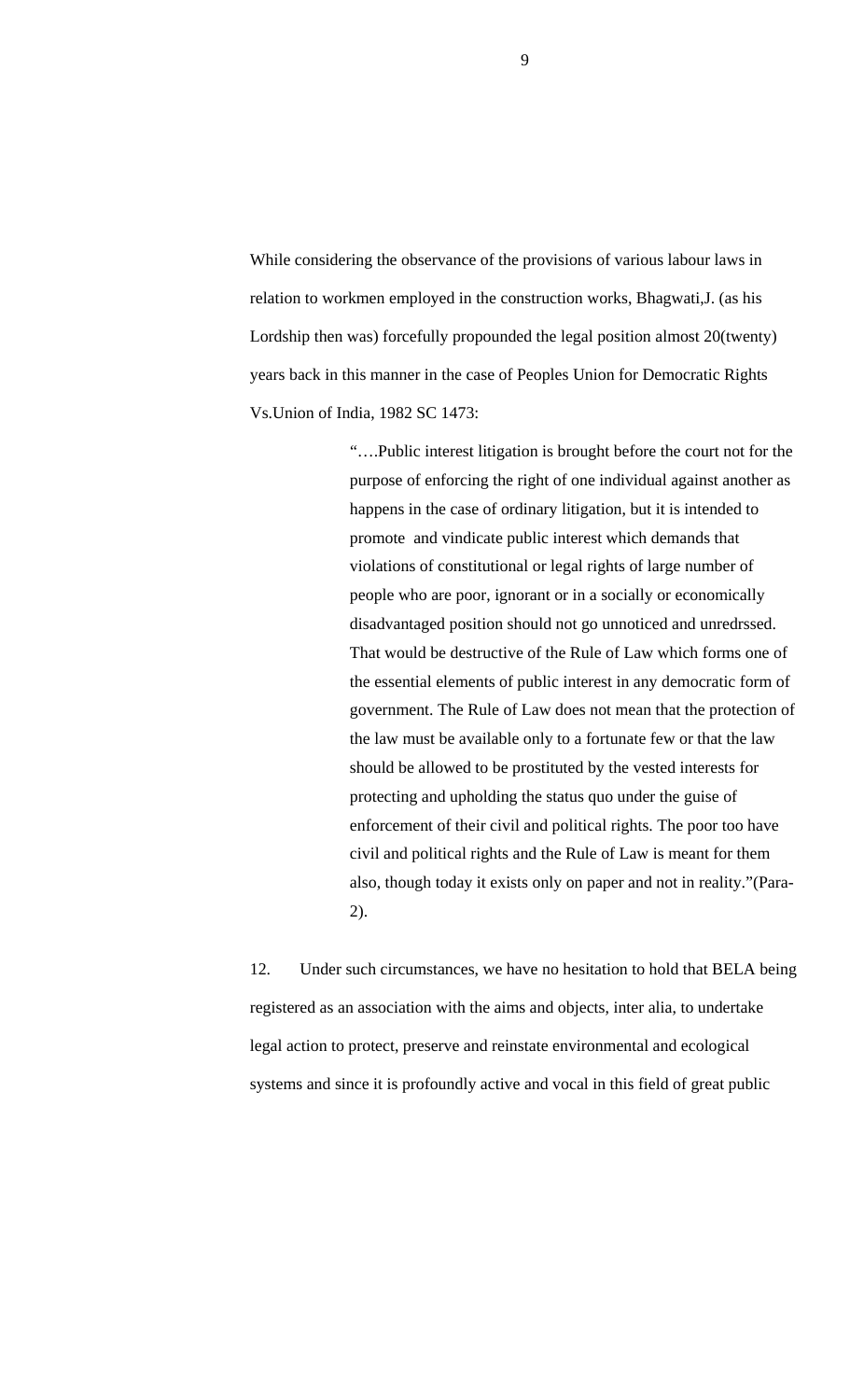interest, it comes within the expression 'person aggrieved' under Art.102 of the Constitution.

13. During the hearing of the rule, a supplementary affidavit was filed on behalf of the petitioner on 15.7.2001, highlighting the legal and other developments in this field since issuance of the rule in 1994.

14. Ms. Syeda Rizwana Hasan, the learned advocate, submits that their investigations show that although the Government by a survey, itself identified the factories and industrial units creating ecological imbalance due to discharge of various industrial wastes into air and water bodies and published a notification on 7.8.1986 (Annexure-C) showing the types of factories polluting the environment but in violation of their declared statutory obligations failed to implement their own decisions taken and narrated in clause 2 of the Gazette notification dated 7.8.1986. She refers in this connection to the reply dated 11.7.1994 (Annexure-H) issued by Bangladesh Chemical Industries Corporation ('BCIC' for short) which encloses a report bearing the heading 'Environmental Management in BCIC'. Besides, she refers to a number of news paper clippings (Annexure-D series) showing continuous deteriorating environmental pollution in Bangladesh. She also refers to the new list prepared by the Department of Environment (Annexure-I). This new list, she submits, identified a total number of 1176 industries/ factories up and down the country as polluters which only shows that the number of polluting industries/factories are on the increase highlighting total failure to curb the ill effects of pollution in the country by the respondents. As such, she prays that the respondents should be directed to implement the declared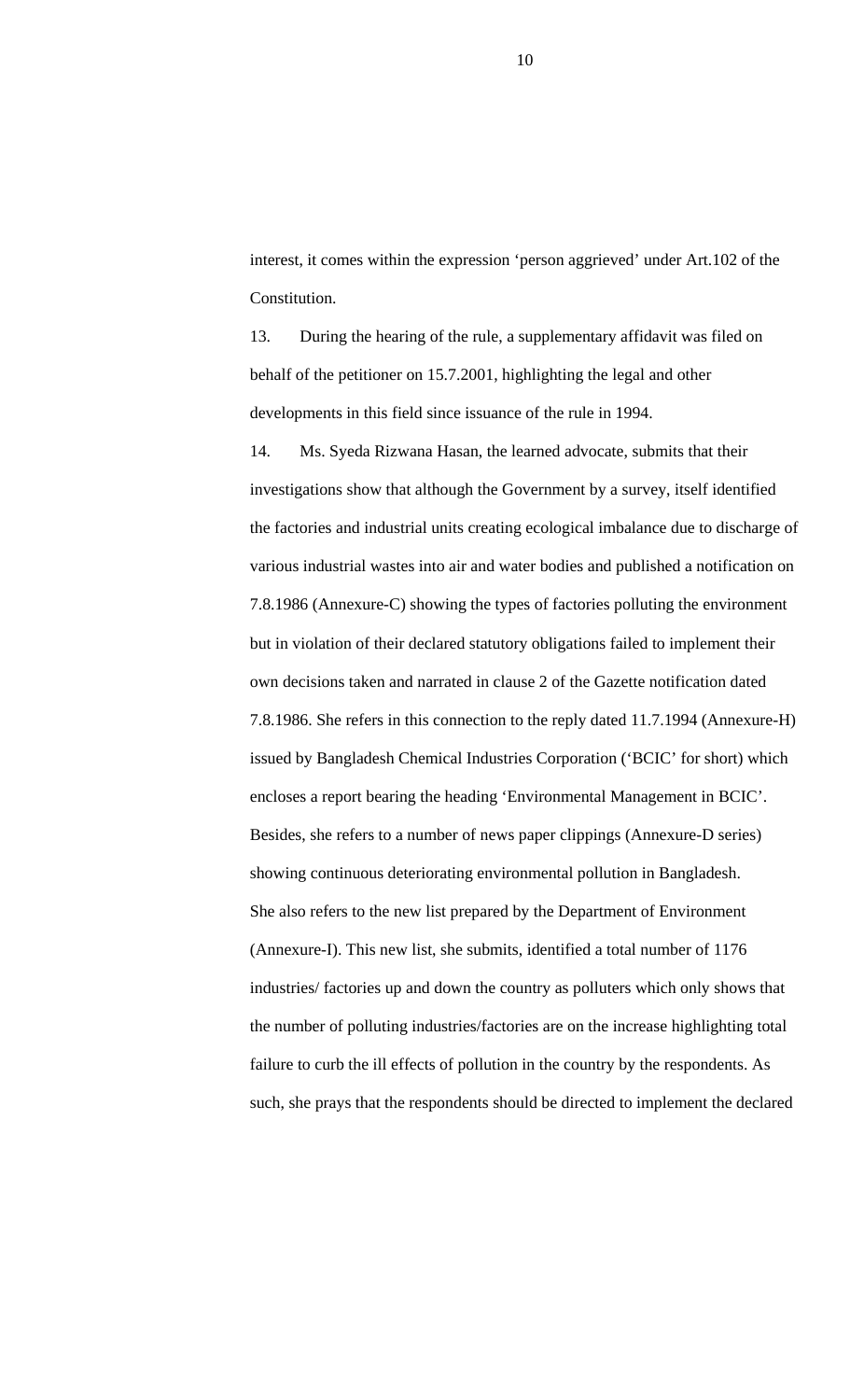policy of the Government made as far back as in 1986 in the Gazette Notification published on 7.4.1986 (Annexure-C) in the light of 'h¡wm¡-cn f¢l-hn pwlre A¡Ce, 1995' (Act.No.1 of 1995) (Bangladesh Paribesh Songrakhkhan Ain)('Act' for short), a new enactment for the preservation of environment in Bangladesh. 15. On behalf of the respondents, Mr. Md. Zahurul Islam, Assistant Attorney

General, files an affidavit in opposition.

16. After a historic war of liberation, the people of Bangladesh, established an independent and sovereign country of their own and through their Constituent Assembly gave themselves a Constitution. An easy way to understand and appreciate the provisions of the Constitution is to look at its preamble. Paragraph 3 of the preamble reads as follows:

> "….pledging that it shall be a fundamental aim of the state to realise through the democratic process a socialist society, free from exploitation-a society in which the rule of law, fundamental human rights and freedom, equality and justice, political, economic and social, will be secured for all citizens;"

17. This paragraph of the preamble glorified the pledge of the nation to establish a society in which the rule of law, fundamental human rights and freedom, among others, will be secured for all citizen.

18. Part III of the Constitution enshrines the basic right of the people under the heading 'Fundamental Rights'. This chapter contains Article 26 to Article 47A. Article 26 declares that the laws inconsistent with the fundamental rights are to be void. Article 32 provides for protection of right to life and personal liberty. Article 32 reads as follows: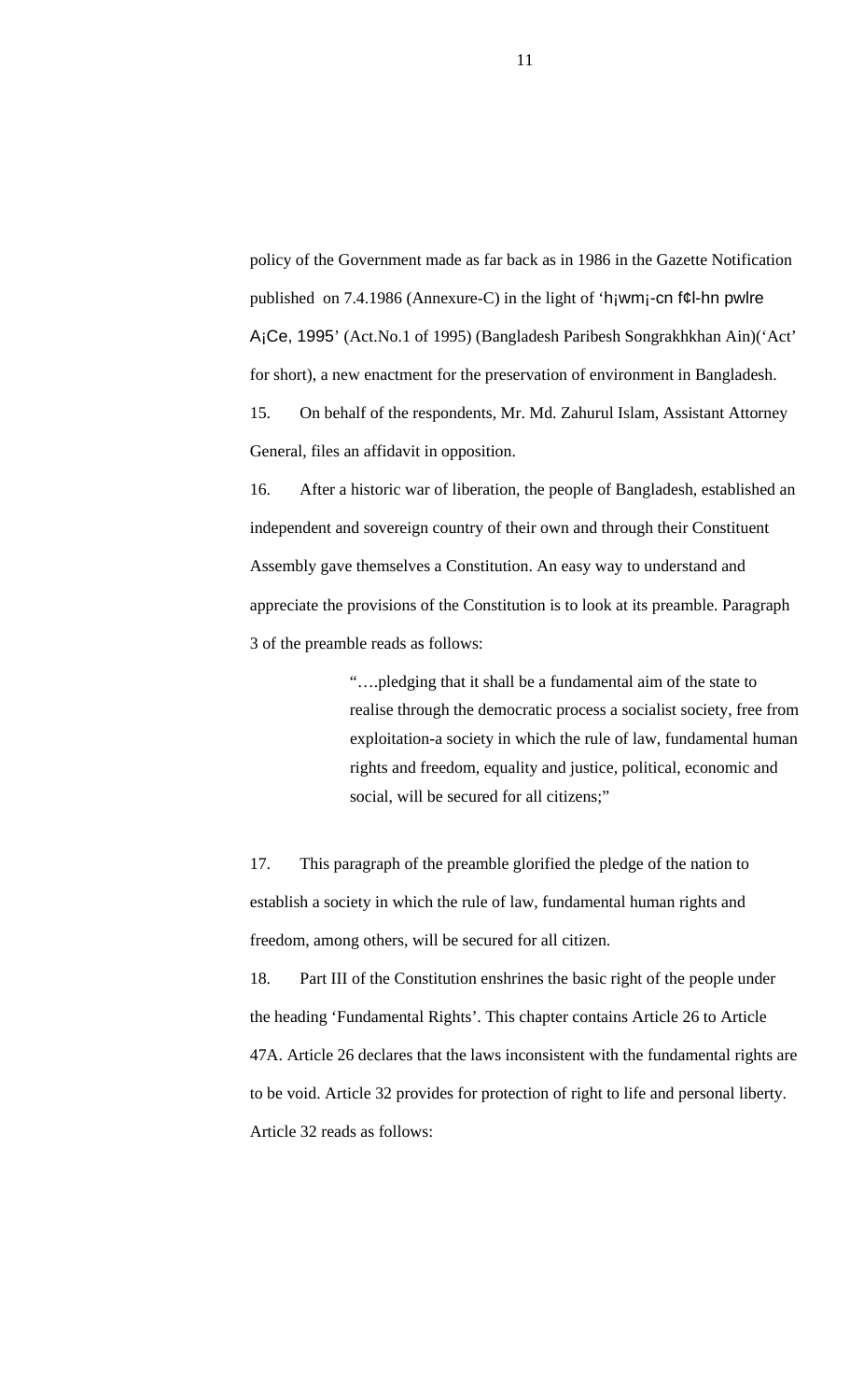"32. No person shall be deprived of life or personal liberty save in accordance with law."

This declaration in the Constitution is not mere empty words. These guarantees are of fundamental in nature, bestowed upon the people of Bangladesh by its Constitution. The expression 'life' enshrined in Article 32 includes everything which is necessary to make it meaningful and a 'life' worth living, such as, among others maintenance of health is of utmost importance and preservation of environment and hygienic condition are of paramount importance for such maintenance of health, lack of which may put the 'life' of the citizen at nought. Naturally, if the lives of the inhabitants living around the concerned factories are in jeopardy, the application of Article 32 becomes inevitable because not only a right to life but a meaningful life is an inalienable fundamental right of a citizen of this country.

19. In India, the first break-through of importance in this regard came in the case of Rural Litigation And Entitlement Kendra V. State of UP AIR 1985 SC 652, popularly known as Doon Valley Case. The Dehradun Valley in India is surrounded in one side by the Himalayan range and the Ganges and Yamuna rivers in the other, has been an exquisite region but because of uncontrolled quarrying of limestone, its landscape lost its former beauty. In this case a letter received from the Rural Litigation and Entitlement Kendra, Dehradun, was treated as a writ petition and the Supreme Court by its Judgment and Order dated 12th March, 1985, AIR SC 652, directed closing down the mines of 'A' category

12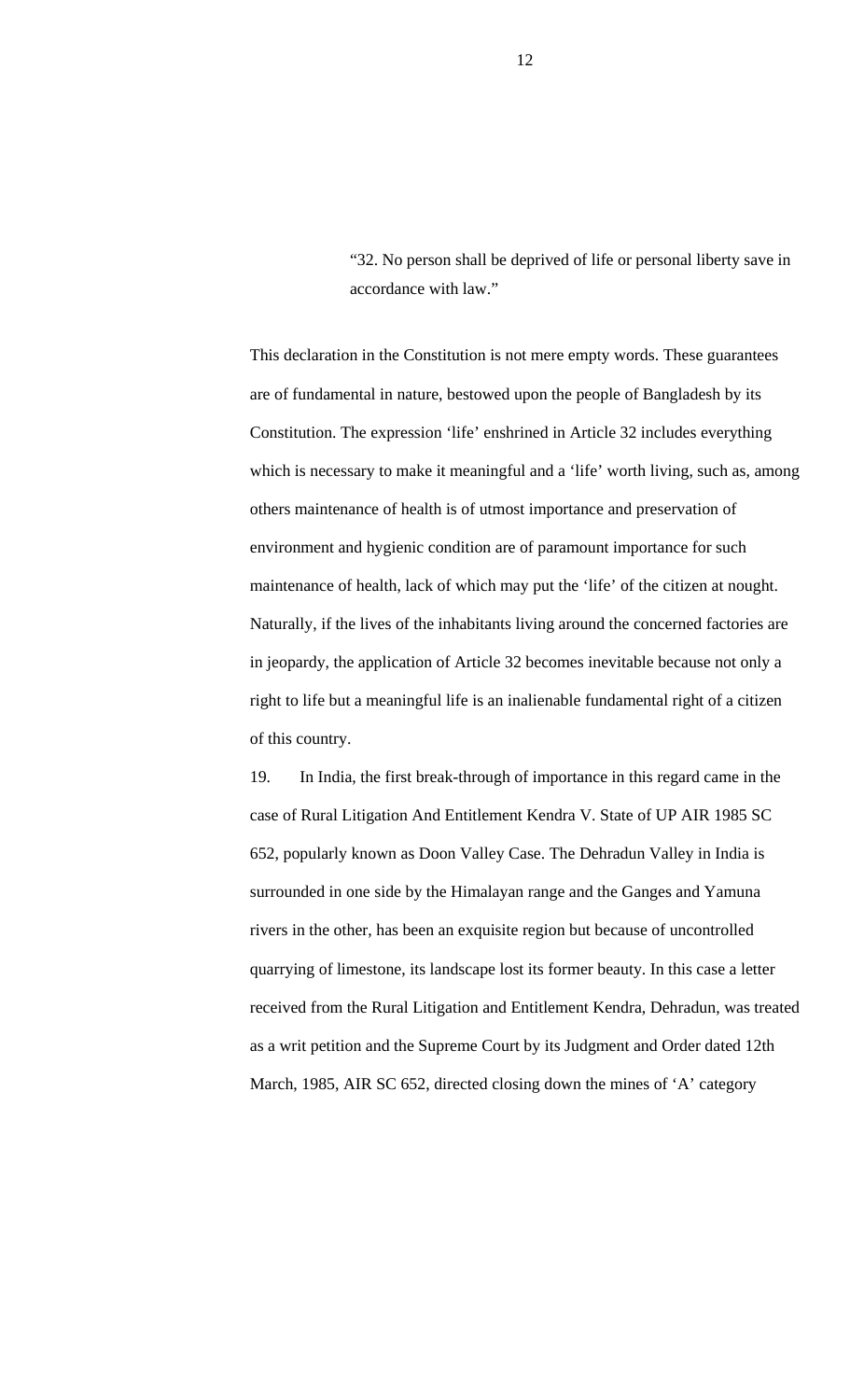located within the municipal limits of Mussoorie and in doing so held as follows in paragraph 6:

> "This environmental disturbance has however to be weighed in the balance against the need of lime stone quarrying for industrial purposes in the country and we have taken this aspect into account while making this order."

In the aforesaid Doon Valley Case, several committees were appointed and their reports and schemes were considered by the Supreme Court and further directions were given from time to time. However, in the subsequent Judgment reported in AIR 1987 SC 359, considering the questions as to whether the mine leases can be allowed to carry on mining operations without in any way adversely affecting environment or ecological balance or causing hazard to individuals, cattle and agricultural lands, the Supreme Court of India answered as follows:

> "17…..It is for the Government and the Nation and not for the Court, to decide whether the deposits should be exploited at the cost of ecology and environmental considerations or the industrial requirement should be otherwise satisfied.

> 18. Government- both at the Centre and in the State- must realize and remain cognizant of the fact that the stake involved in the matter is large and far reaching. The evil consequences would last long. Once that unwanted situation sets in, amends or repairs would not be possible. The greenery of India, as some doubt, may perish and the Thar desert may expand its limits.

> 19……We are not oblivious of the fact that natural resources have got to be tapped for the purposes of social development but one cannot forget at the same time that tapping of resources have to be done with requisite attention and care so that ecology and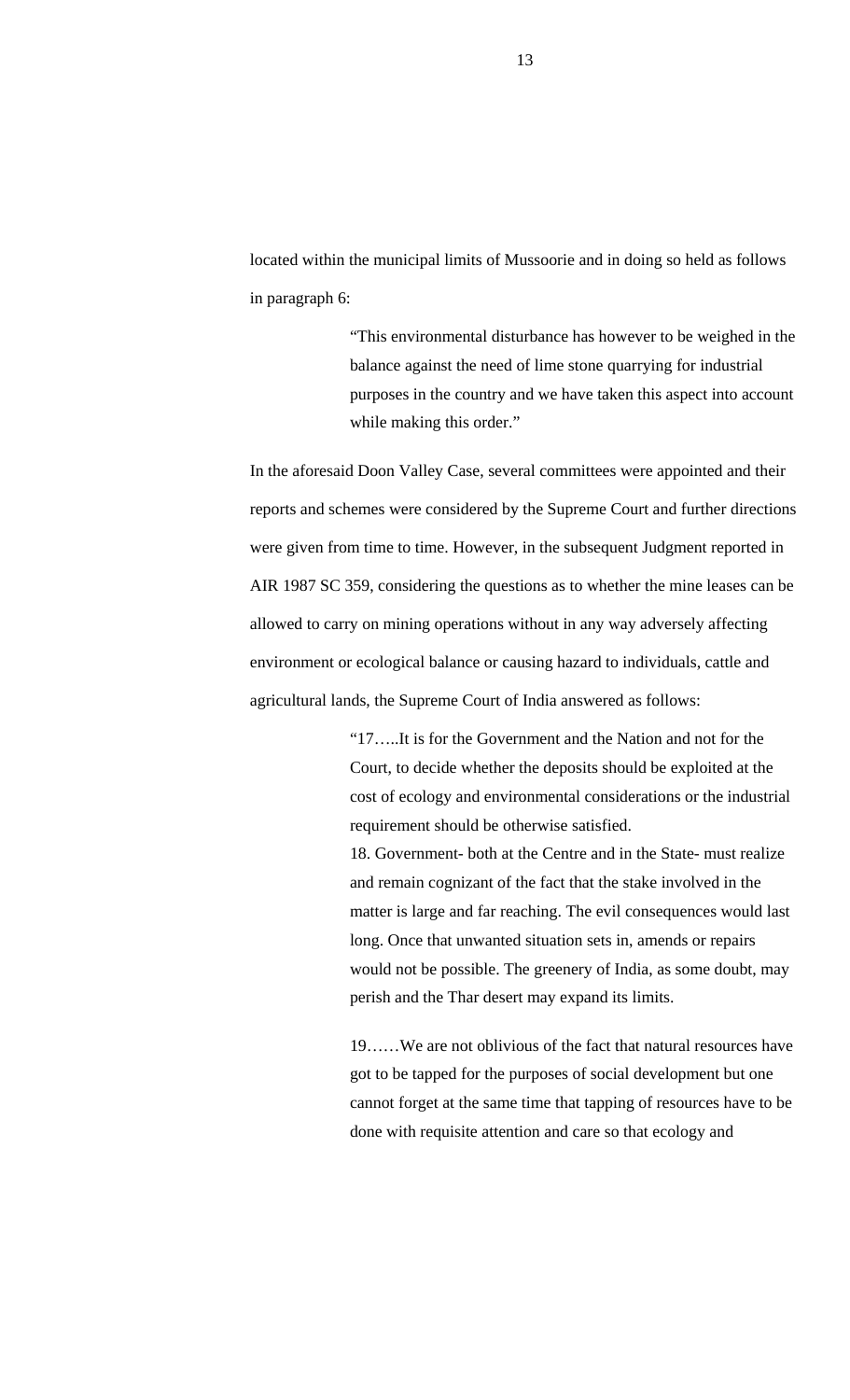environment may not be affected in any serious way there may not be any depletion of water resources and long-term planning must be undertaken to keep up the national wealth. It has always to be remembered that these are permanent assets of mankind and are not intended to be exhausted in one generation." (Ranganath Misra, J.)

20. In the back-drop of this legal position, let us now consider the grievance of BELA raised on behalf of the inhabitants of Bangladesh. There is no doubt that the Government of the day was not in total oblivion of the problem of environmental pollution in Bangladesh and although slowly but they took the initiative to enact The Environment Pollution Control Ordinance, 1977. This Ordinance envisages an Environment Pollution Control Board and also appointment of a Director who shall be the executive head of the implementation cell created for the purpose of executing the policies of the Board.

21. In due course, a survey was under taken by the Department of Environment, Pollution Control. The said survey identified the types of factories polluting the environment and those factories and industrial units were also classified into 13(Thirteen) classes, numbering in total 903 factories and industrial units. The classification with the list of factories and industrial units identified by the Government as polluting the environment was published in Bangladesh Gazette on 7.8.1986(Annexure-C). On a further survey till the last one, the Department of Environment, identified a total number of 1176 factories and industrial units polluting the environment (Annexure-I to the Supplementary Affidavit).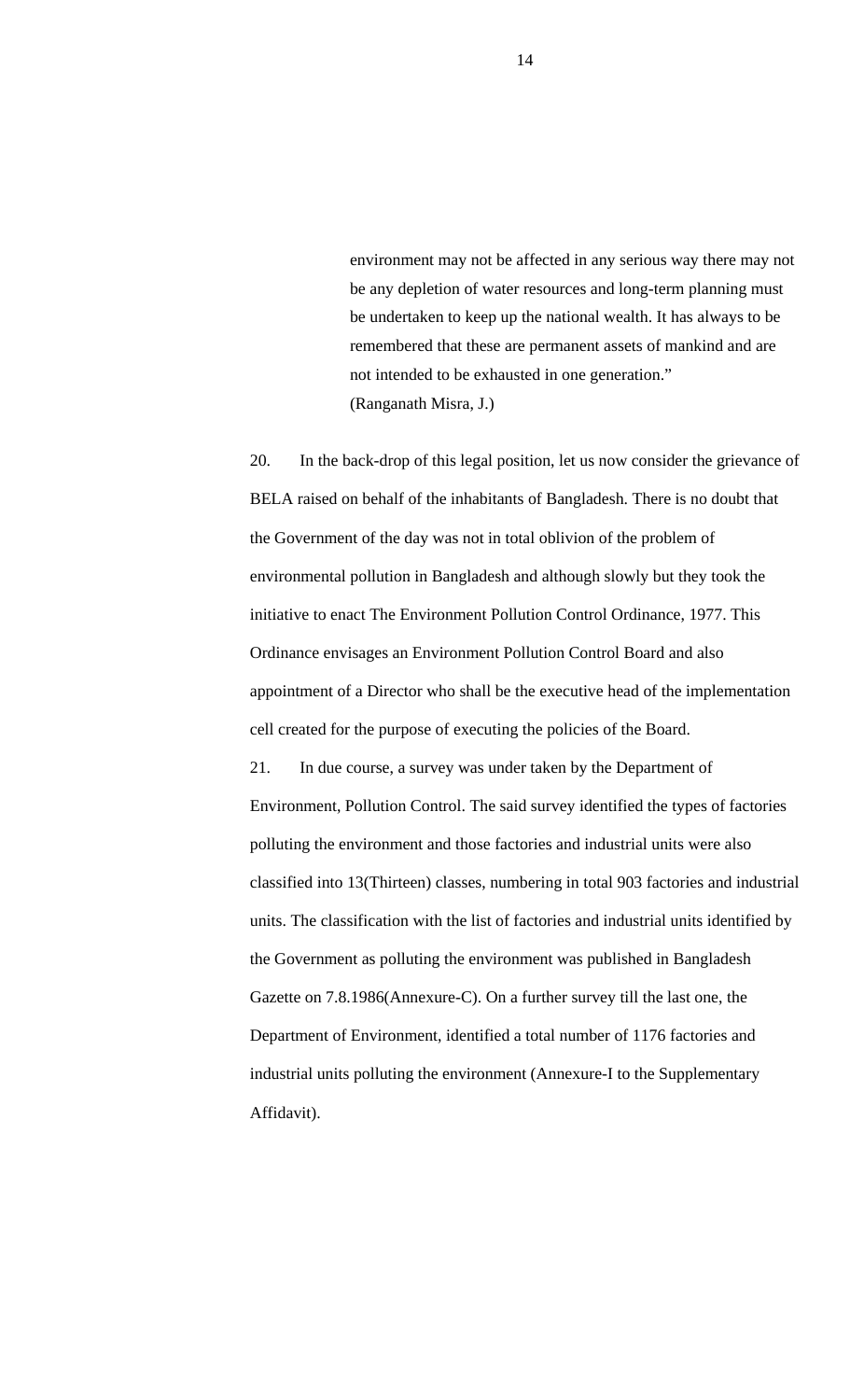22. Meanwhile, the Act of 1995 replaced the earlier Ordinance. The Act establishes the Directorate of Environment which is headed by a Director General  $(iq<sub>i</sub> f¢<sub>i</sub>Q<sub>i</sub> mL)$ . Section 4 of the Act narrates the powers and functions of the Director General.

23. It appears that Sub-section 1 of Section 4 authorizes the Director General to take all such steps as may be deemed expedient and necessary for the conservation of environment, improvement of environmental standard and control and mitigation of pollution of environment and may give necessary directions in writing to any person for performing his duties under the Act. Sub-section 2(d) entitles the Director General to give advice or direction as the case may be to any person in respect of any dangerous materials and the use, preservation, transportation, export and import of any dangerous materials and or its ingredients. Sub-section 2(e) empowers him to examine any place, premises, plants, equipments, manufacturing or other processes, ingredients or substances for the purpose of improvement of environment and control and mitigation of pollution and may give orders or directions to appropriate authority or person for the prevention, control and mitigation of the environmental pollution. Under subsection 3, directions may also be issued providing for the closure, prohibition or regulations of any industry, or process and the concerned person shall be bound to comply with such directions.

24. Section 7 of the Act contemplates the remedial measures if the eco-system is threatened. This provision stipulates that if it appears to the Director General that certain activity is causing damage to the eco-system whether directly or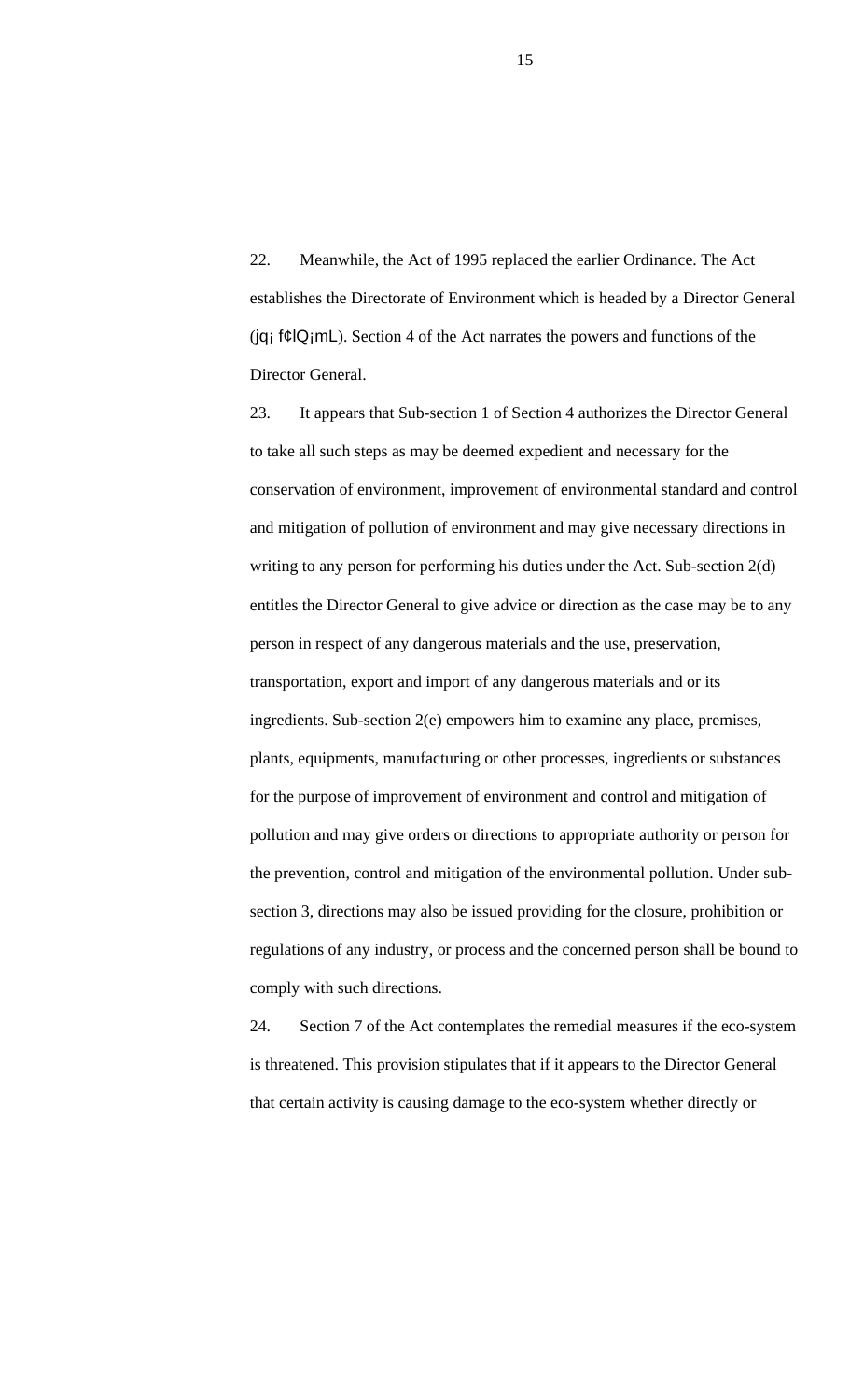indirectly, he may, after assessing the extent of damage, direct the person responsible for taking appropriate corrective measures and such person shall be bound to comply with such directions.

25. Section 9 prohibits the discharge of excessive environmental pollutants from all sources including the commercial and industrial enterprises.

26. Sub-section 1 of Section 9 envisages that where the discharge of any environmental pollution occurs in excess of the limit prescribed by any rule, or is likely to occur due to any accident or other unforeseen act or event, the person responsible for such acts or the person in charge of the place at which such discharge occurs, shall be bound to prevent or mitigate the environmental pollution caused as a result of such discharge. Sub-section 3 requires that on receipt of information under this section in respect of any incident or accident contemplated under this rule, the Director General shall, as soon as possible, initiate necessary remedial measures to prevent or mitigate the environmental pollution and such person shall be bound to render all assistance to the Director General as may be required by him. Sub-section 4 empowers the Director General to recover the expenses as public demand incurred in respect to such remedial measures to control and mitigate the environmental pollution contemplated under this provision.

27. Subsequently, the Government in exercise of its rule making power conferred by Section 20 of the Act, promulgated the Environment Conservation Rules, 1997 ('Rules' for short). The Rules lay down the procedure for achieving the objectives provided for in the Act. Rule 7 describes the procedure for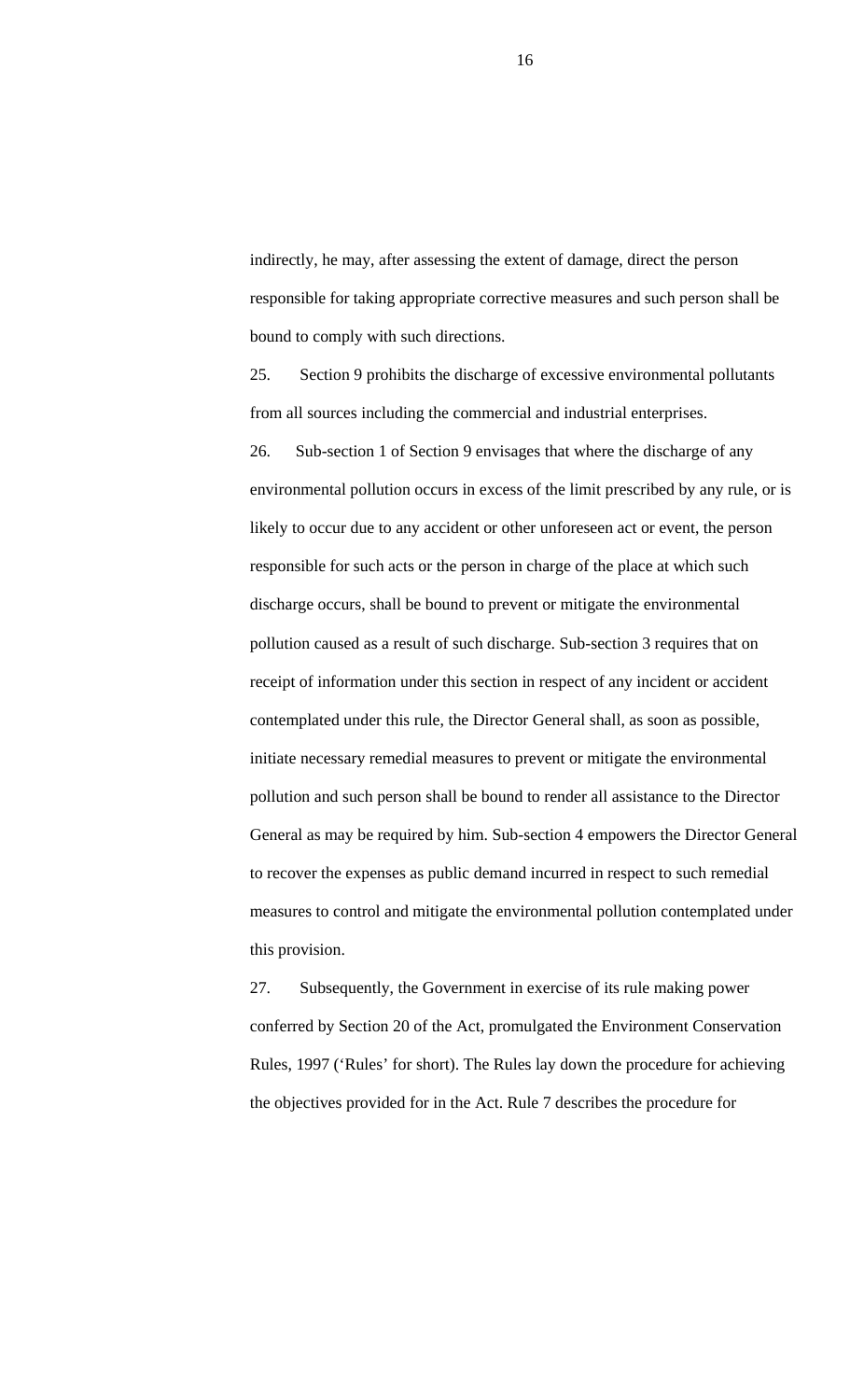obtaining environmental clearance and also classifies the industrial units and projects into three broad categories depending on the possible degree of risk of pollution involved, such as, green, orange-Ka, orange-Kha and red.

28. The industrial units and projects which have very little pollution impact on the environment is classified as Green while those are environmentally hazardous are classified as Orange-ka, Orange-kha and the dangerous ones are classified as Red. These four categories of industrial units and projects are mentioned in Schedule-I to the Rules. Schedule-2, 3, 4 and 8 has set the standard limits for air, water, noise, odour respectively. Schedules 10, 11, 12 of the Rules have also prescribed the emission standard limits of various liquid, gaseous, solid-waste. The provisions of the Act and the Rules require that these standard limits have to be adhered to by the concerned industrial units and projects.

29. The grievance of BELA, it appears is that inspite of all these provisions made in the Act and also in the Rules there is hardly any improvement in curbing and reducing the hazardous industrial pollution rather, the reports (Annexure-I) prepared by the Directorate of Environment itself shows that the number of industrial units and projects causing environmental pollution is on the increase all over Bangladesh. The papers annexed with the petition and the subsequent Supplementary Affidavit is not denied by the respondents.

30. The learned Assistant Attorney General appearing on behalf of the respondent no.3 is vague in his submissions. He submits that the Government is taking all possible measures to reduce the environmental pollution but failed to elaborate as to what concrete measures are taken in this respect by the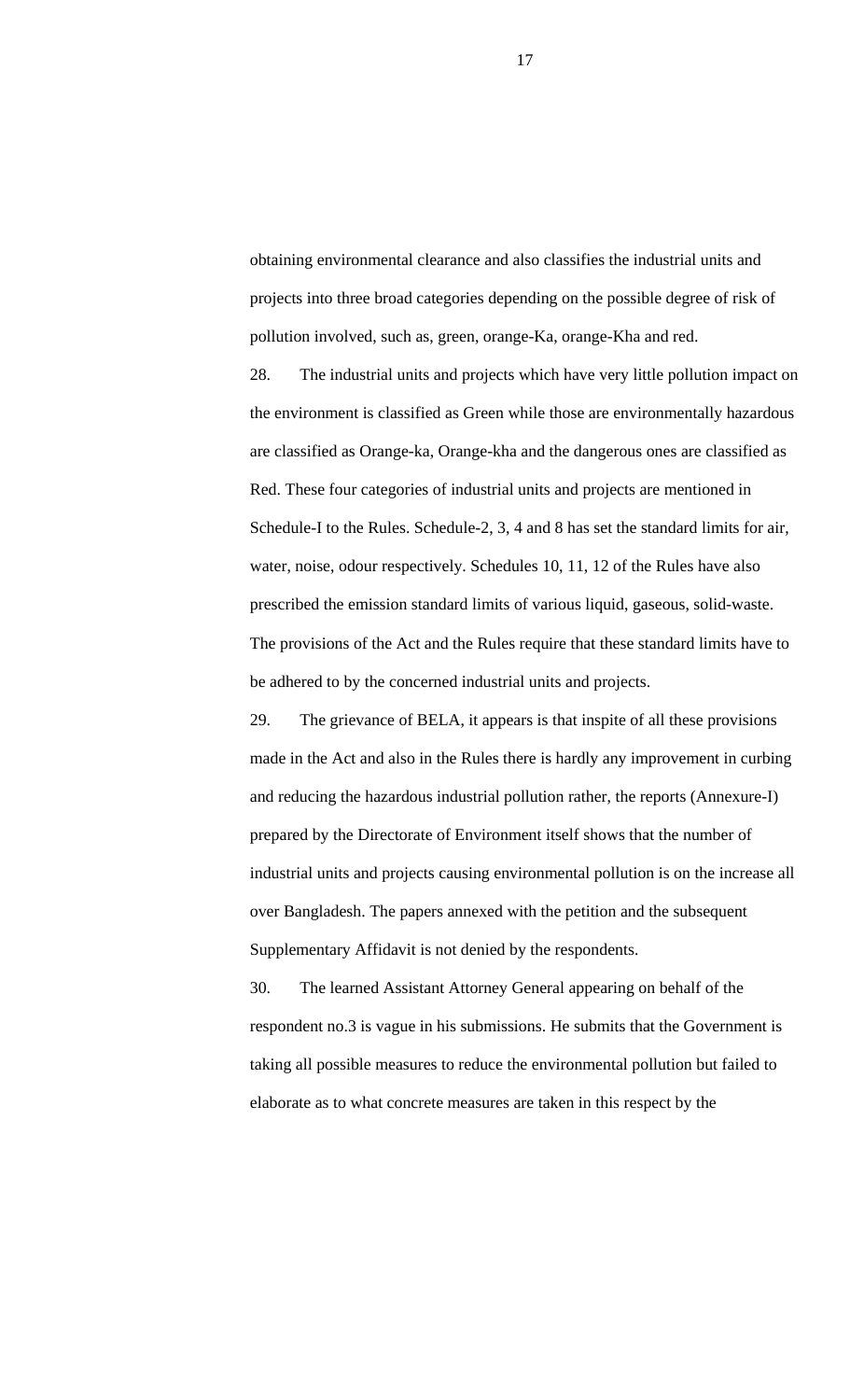Government and more specifically by the Directorate of Environment. An Affidavit-in-opposition is filed on behalf of the Ministry of Environment and Forest, the respondent no.3. The facts stated in the said Affidavit is equally vague and do not deny the allegations of unresponsiveness on the part of the officials in implementing the letters of the law and the decisions of the Government taken in this regard and published in the Bangladesh Gazette as far back as on 7.4.1986 (Annexure-C), not to speak of the legislative intents so solemnly glorified in the Act of 1995 and the Rules made thereunder in 1997.

31. In this connection, it is worthwhile to refer to the Constitutional provision ensuring public health and morality. Article 18(1) reads as follows :

> "18 (1) The State shall regard the raising of the level of nutrition and the improvement of public health as among its primary duties, and in particular shall adopt effective measures to prevent the consumption, except for medical purposes or for such other purposes as may be prescribed by law, of alcoholic and other intoxicating drinks and of drugs which are injurious to health."(under-linings are mine).

The Constitution also commands the duties of the citizens and of public servants in no uncertain terms. Article 21 reads as follows :

> "21 (1) It is the duty of every citizen to observe the Constitution and the laws, to maintain discipline, to perform public duties and to protect public property.

(2) Every person in the service of the Republic has a duty to strive at all times to serve the people."(under-linings are mine).

But inspite of the Constitutional commands and the provisions of the Act and the Rules, the hiatus remained as before between the letters of law and the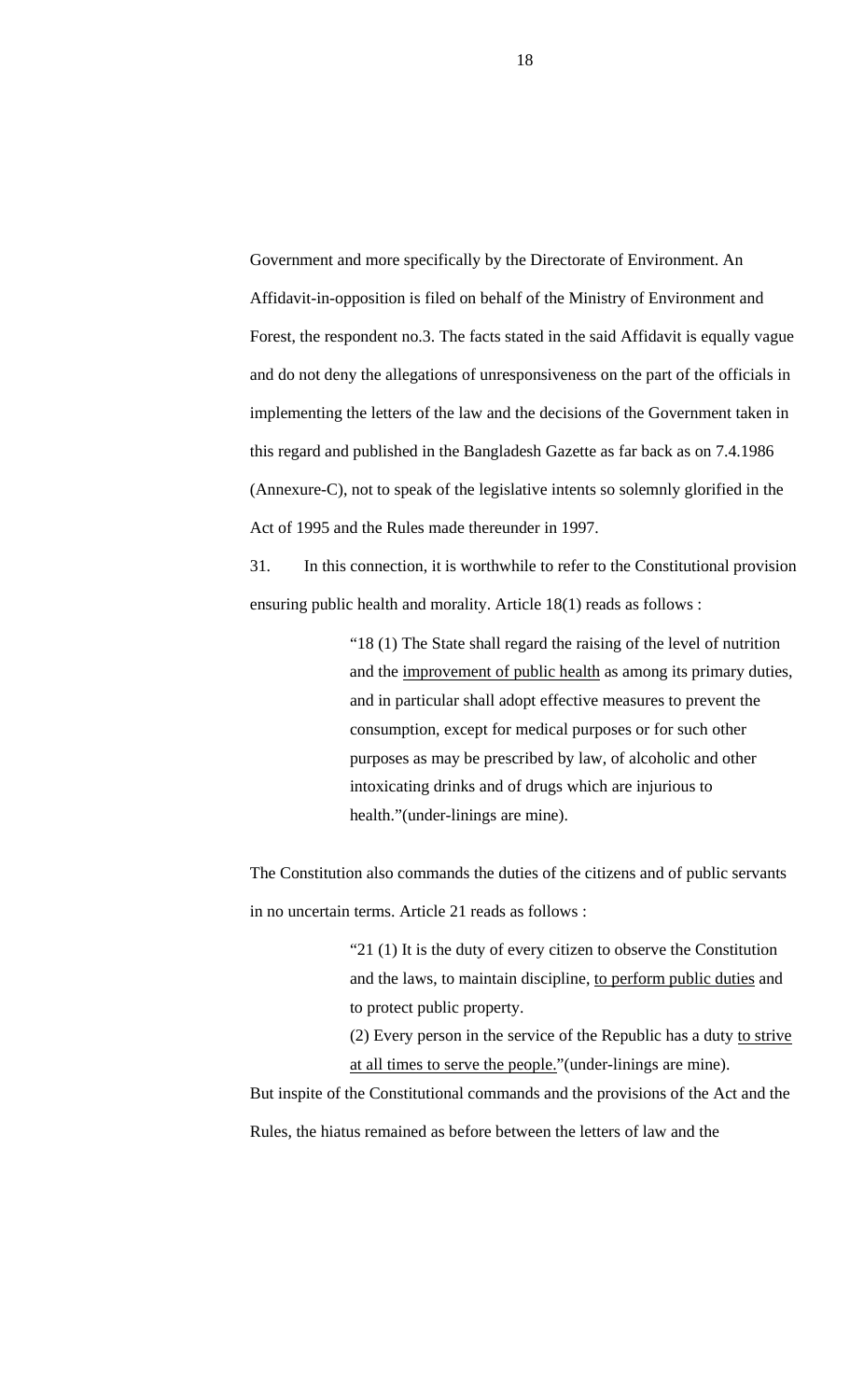implementation thereof in the field of environmental pollution due to unresponsiveness of the apathetic concerned officials, indifferent to the Constitutional edicts so solemnly declared in Article 18 and Article 32.

32. The oath of office of the Judges of the Supreme Court requires that they will preserve, protect and defend the Constitution and the laws of Bangladesh. These are not mere ornamental empty words. These glorifying words of oath eulogizes the supremacy of judiciary. It is by now well settled that if the Government or its functionaries fails to act and perform its duties cast upon them by the laws of this Republic, the High Court Division of the Supreme Court, shall not remain a silent spectator to the inertness on the part of the Government or its officials, rather, in order to vindicate its oath of office can issue, in its discretion, necessary orders and directions, under Article 102 of the Constitution to carry out the intents and purposes of any law to its letter, in the interest of the people of Bangladesh because all powers in the Republic belong to the people, and their exercise on behalf of the people shall be effected only under, and by the authority of the Constitution.

33. In this connection, let us consider certain decisions of the superior Courts in India. In Doon Valley case discussed earlier, the Supreme Court of India for the first time, in exercise of its epistolary jurisdiction, ordered closing down of limestone quarries, in order to preserve the ecological balance in Mussorie Hill range and also on account of hazards to public health.

34. In the case of Mr. M. C. Mehta V Union of India AIR 1987 SC 1086, Oleum gas leaked in one of the units of Shriram Foods and Fertilizer Industries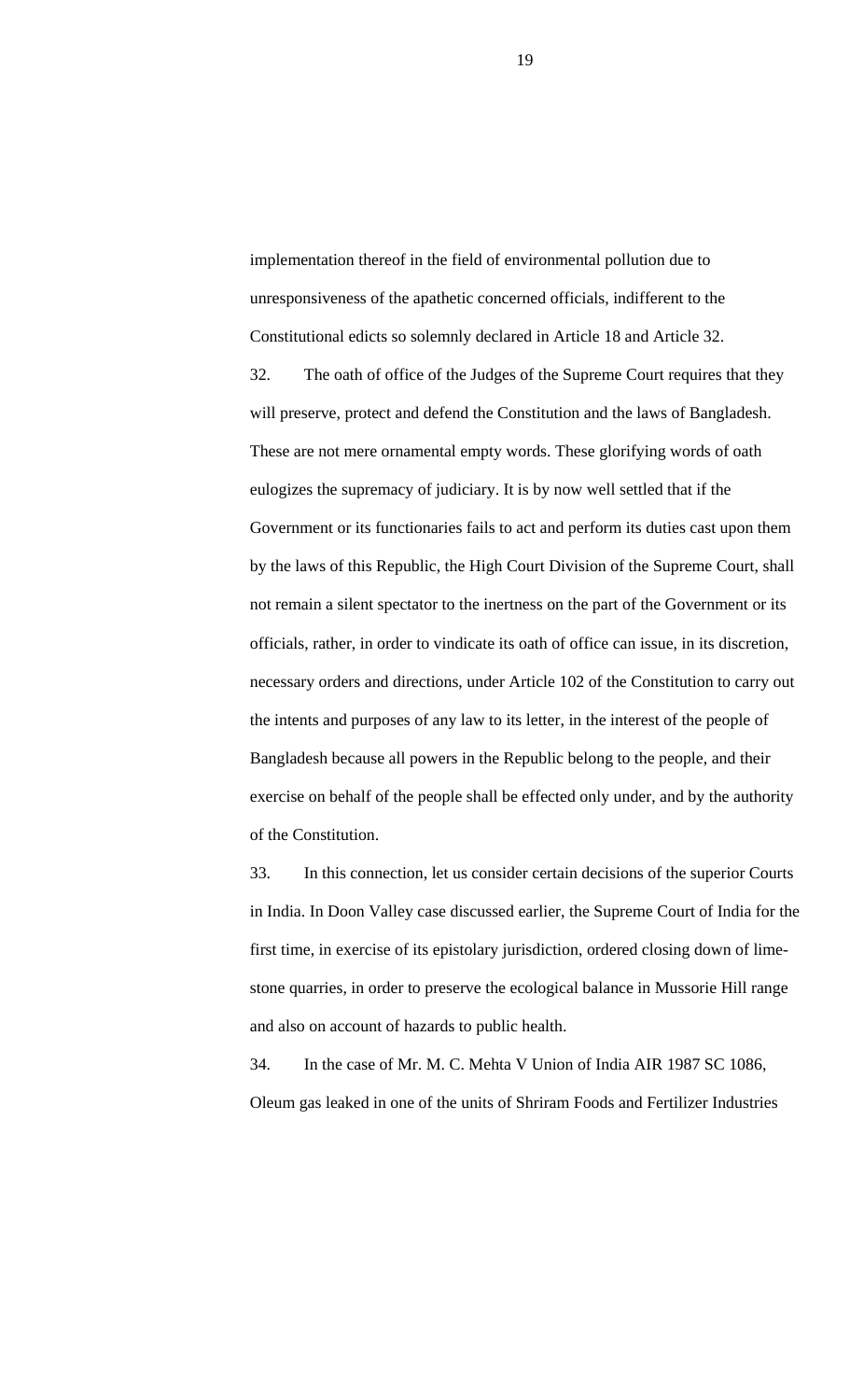with serious apprehension of disaster, the Supreme Court, on the petition of Mr. M.C. Mehta, an Advocate of the Supreme Court, initially closed down the plant but after much deliberation with considerable hesitation, allowed the plant to restart but subject to many a safety measures. P.N. Bhagwati, C.J. in considering the delicate issue involving closure of the plant causing loss of jobs to the hundreds of employees, economic loss to the Company and other ancillary issues, held as follows :

> "…….The enterprise must be held to be under an obligation to provide that the hazardous or inherently dangerous activity in which it is engaged must be conducted with the highest standards of safety and if any harm results on account of such activity, the enterprise must be absolutely liable to compensate for such harm and it should be no answer to the enterprise to say that it had taken all reasonable care and that the harm occurred without any negligence on its part.

………We would therefore hold that where an enterprise is engaged in a hazardous or inherently dangerous activity and harm results to anyone on account of an accident in the operation of such hazardous or inherently dangerous activity resulting for example, in escape of toxic gas the enterprise is strictly and absolutely liable to compensate all those who are affected by the accident and such liability is not subject to any of the exceptions……."(Para-31).

35. In the case of L.K. Koolwal V State of Rajasthan AIR 1988 Raj 2, one Mr. L.K. Koolwal moved the Court in its writ jurisdiction in connection with the acute sanitation problem in Jaipur City which became hazardous to the life of the citizens of Jaipur for a direction on the Municipality. While directing the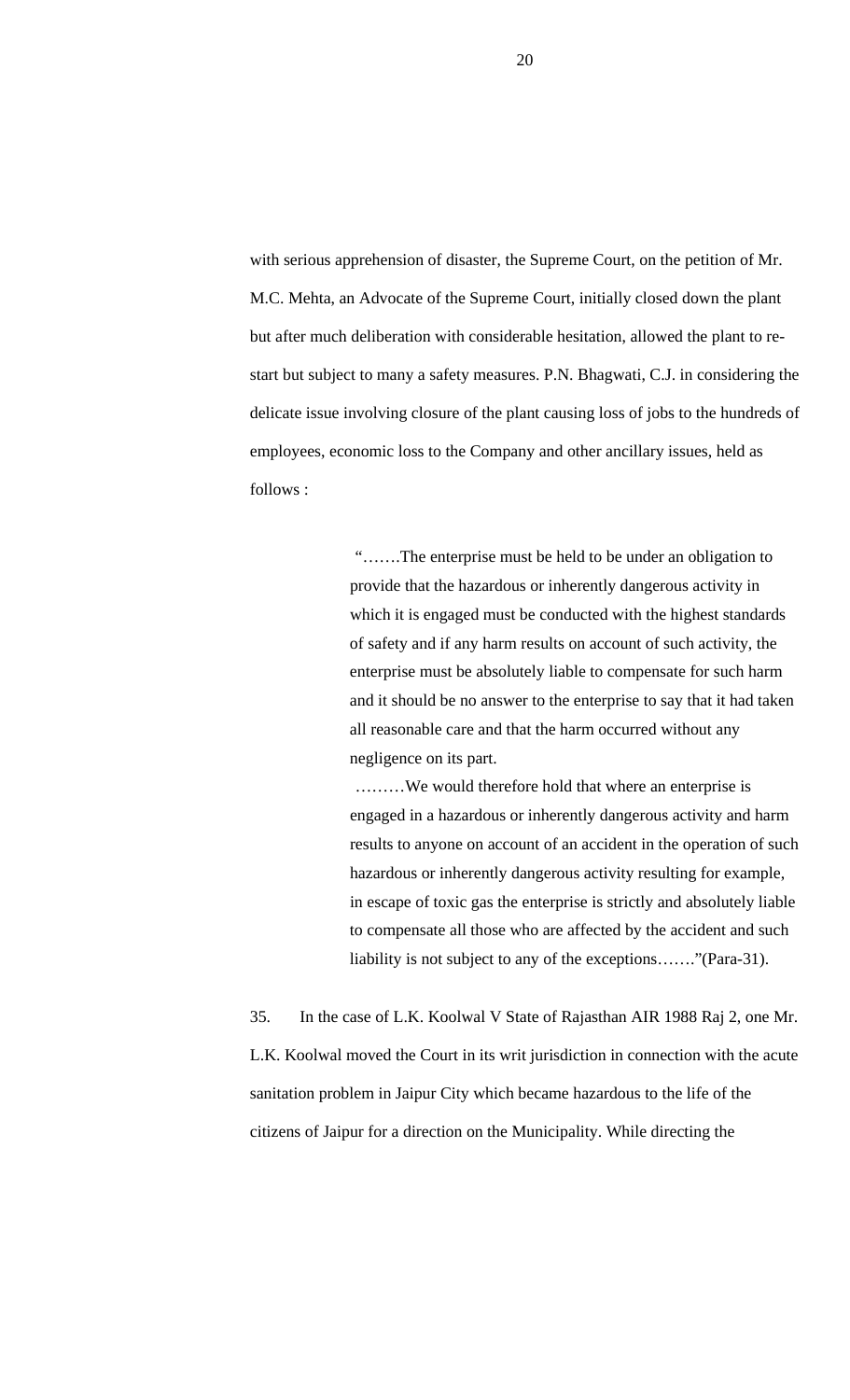Municipality to remove the dirt, filth etc. within a period of six months, D.L. Mehta, J. of Rajasthan High Court held as follows :

> "Maintenance of health, preservation of the sanitation and environment falls within the purview of Art. 21 of the Constitution as it adversely affects the life of the citizen and it amounts to slow poisoning and reducing the life of the citizen because of the hazards created, if not checked."(Para-3).

The learned Judge while upholding the enforcement of the duty cast on the state held further as follows :

> "If the Legislature or the State Govt. feels that the law enacted by them cannot be implemented then the Legislature has liberty to scrap it, but the law which remains on the statutory books will have to be implemented, particularly when it relates to primary duty."(Para-10).

36. On the question of water pollution caused by the tanneries in discharging its affluents in the river Ganga near Kanpur the Supreme Court of India ordered setting up of primary treatment plants, failing which directed closure of the concerned tanneries. In said case (AIR 1988 SC 1037), K.N.Singh, J. held as follows :

> "This Court issued notices to them but in spite of notices many industrialists have not bothered either to respond to the notice or to take elementary steps for the treatment of industrial effluent before discharging the same into the river. We are therefore issuing the directions for the closure of those tanneries which have failed to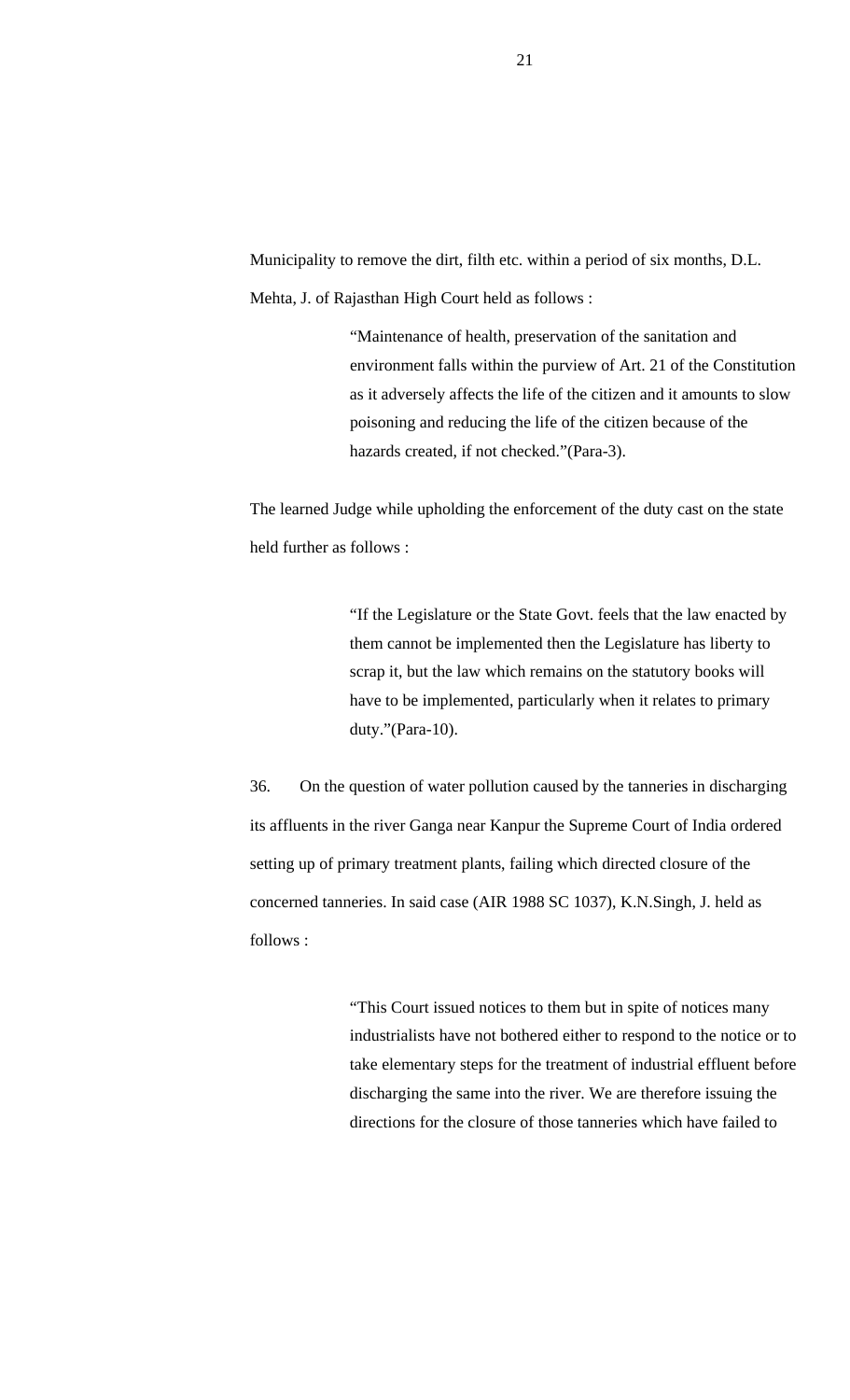take minimum steps required for the primary treatment of industrial effluent. We are conscious that closure of tanneries may bring unemployment, loss of revenue, but life, health and ecology have greater importance to the people."(Para-21).

37. In another case, while directing the Municipal Corporation of Kanpur to take certain immediate steps, the Supreme Court of India on the application of Mr.M.C.Mehta (AIR 1988 SC 1115) held as follows :

> "The petitioner in the case before us is no doubt not a riparian owner. He is a person interested in protecting the lives of the people who make use of the water flowing in the river Ganga and his right to maintain the petition cannot be disputed. The nuisance caused by the pollution of the river Ganga is a public nuisance, which is wide spread in range and indiscriminate in its effect and it would not be reasonable to expect any particular person to take proceedings to stop it as distinct from the community at large. The petition has been entertained as a Public Interest Litigation. On the facts and in the circumstances of the case we are of the view that the petitioner is entitled to move this Court in order to enforce the statutory provisions which impose duties on the municipal authorities and the Boards constituted under the Water Act."(Para-16).

38. In the case of V. Lakshmipathy Vs. State of Karnataka AIR 1992 Karnataka 57, while issuing a mandamus with a direction to abate the pollution in the concerned area H.G. Balkrishna, J. held as follows:

> "The right to life inherent in Art.21 of the Constitution of India does not fall short of the requirements of qualitative life which is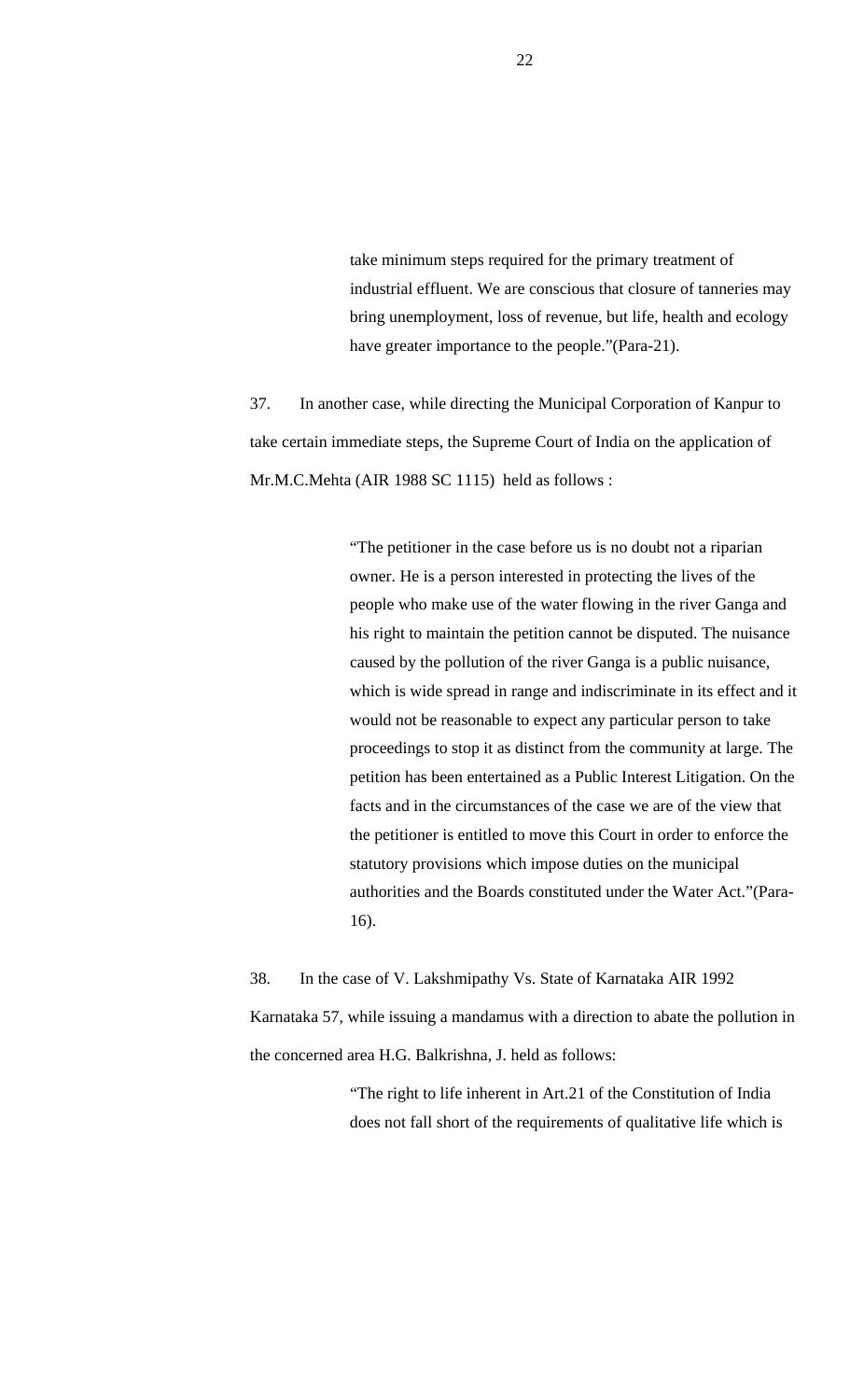possible only in an environment of quality. Where, on account of human agencies, the quality of air and the quality of environment are threatened or affected, the Court would not hesitate to use its innovative power within its epistolary jurisdiction to enforce and safeguard the right to life to promote public interest. Specific guarantees in Art.21 unfold penumbras shaped by emanations from those constitutional assurances which help give them life and substance."(Para-28).

Similarly, in the case of Muniswamy Gowda Vs. State of Karnataka AIR 1998 Karnataka 281, the rice mill situated near the residential house of the petitioners, causing health hazard by emitting husk and dust in the entire atmosphere in derogation of the fundamental right of the petitioners, was directed to be shut down.

39. In the instant case, it appears that the Government took the decision as far back as in 1986, that the Ministry of Industries would ensure that the industries having no environmental pollution control/protection system would adopt measures to control pollution over a period of next three years. The affidavit in opposition, submitted on behalf of the respondent no.3 or the learned Assistant Attorney General could not put before us evidence of any such measures implemented by any of those 903 industries/factories identified in the list published in the Bangladesh Gazette on 7.8.1986 (Annexure-C). Rather, over the years the situation got worse inspite of enacting various laws in this respect. But we do not see on papers before us, evidence of implementation of any of the many functions cast upon the concerned officials of the Directorate of Environment by the Act although it is their primary duty.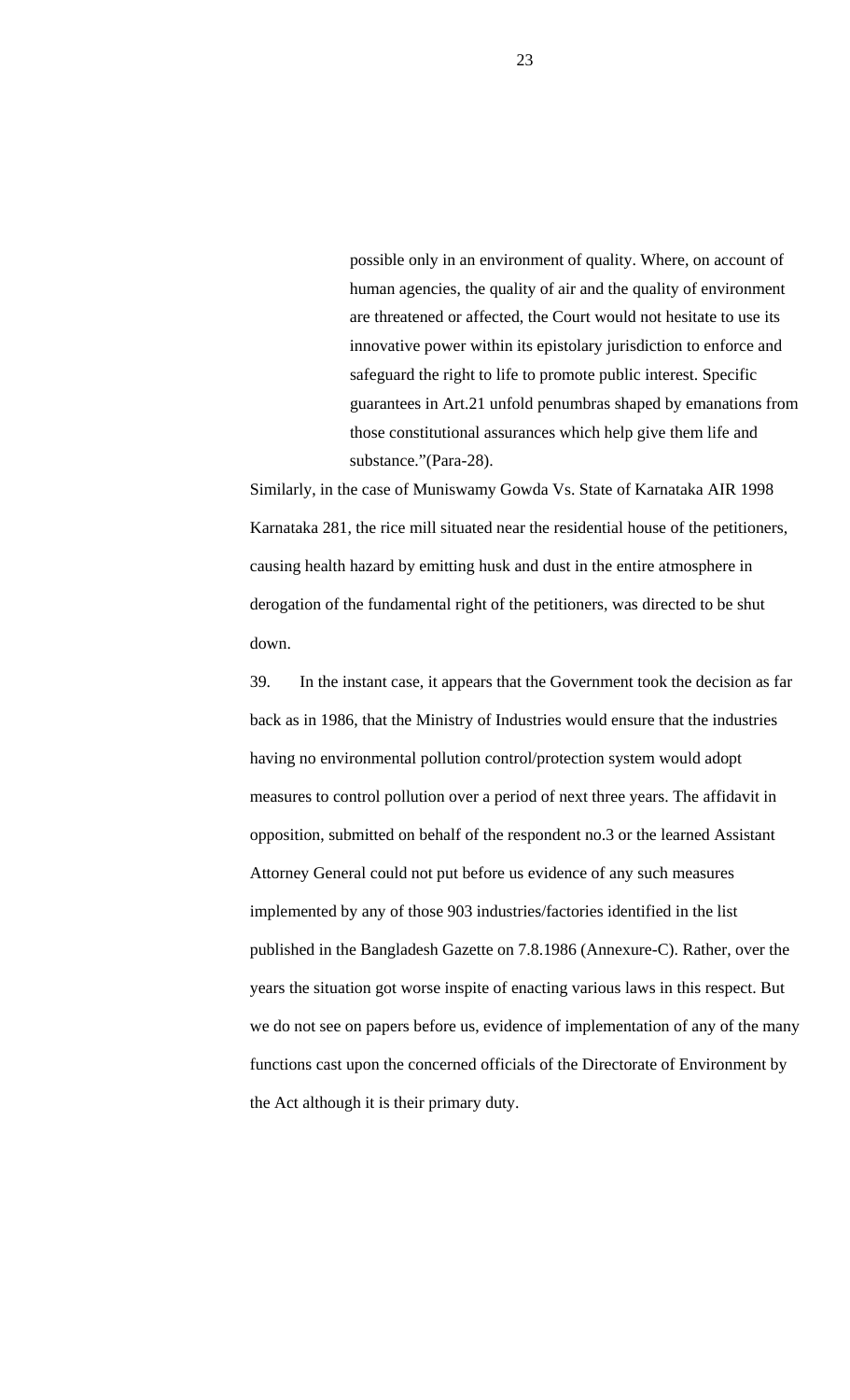40. In this connection, it should be noted that Art.31 of the Constitution entitles every citizen of this country to the right to protection of law. Art. 31 reads as follows :

> "31. To enjoy the protection of the law, and to be treated in accordance with law, and only in accordance with law, is the inalienable right of every citizen, wherever he may be, and of every other person for the time being within Bangladesh, and in particular no action detrimental to the life, liberty, body, reputation or property of any person shall be taken except in accordance with law."(the under-linings are mine).

This Constitutional mandate guarantees protection of law on every citizen of this country. The Act of 1995 and the Rules of 1997 were enacted with specific purpose to preserve the hygienic condition of the country by eradicating pollution from the environment, as such, protection of the citizens under such laws, is a guaranteed right under Art. 31, to make their lives meaningful and worth-living. Under such circumstances, the concerned officials can however, be directed to perform their such primary, mandatory and obligatory duties as required under the provisions of the Act and the Rules made thereunder and no excuse would be accepted in the performance of their such primary obligations.

41. In this connection, it should be noted that the Government is under a constitutional obligation to ensure that there is no violation of the fundamental rights of any person, and the laws of the country are obeyed and implemented to the letter. The Act of 1995 are enacted with lofty ideas and solemn hope to eradicate the ill effects of pollution and to protect the lives of many millions of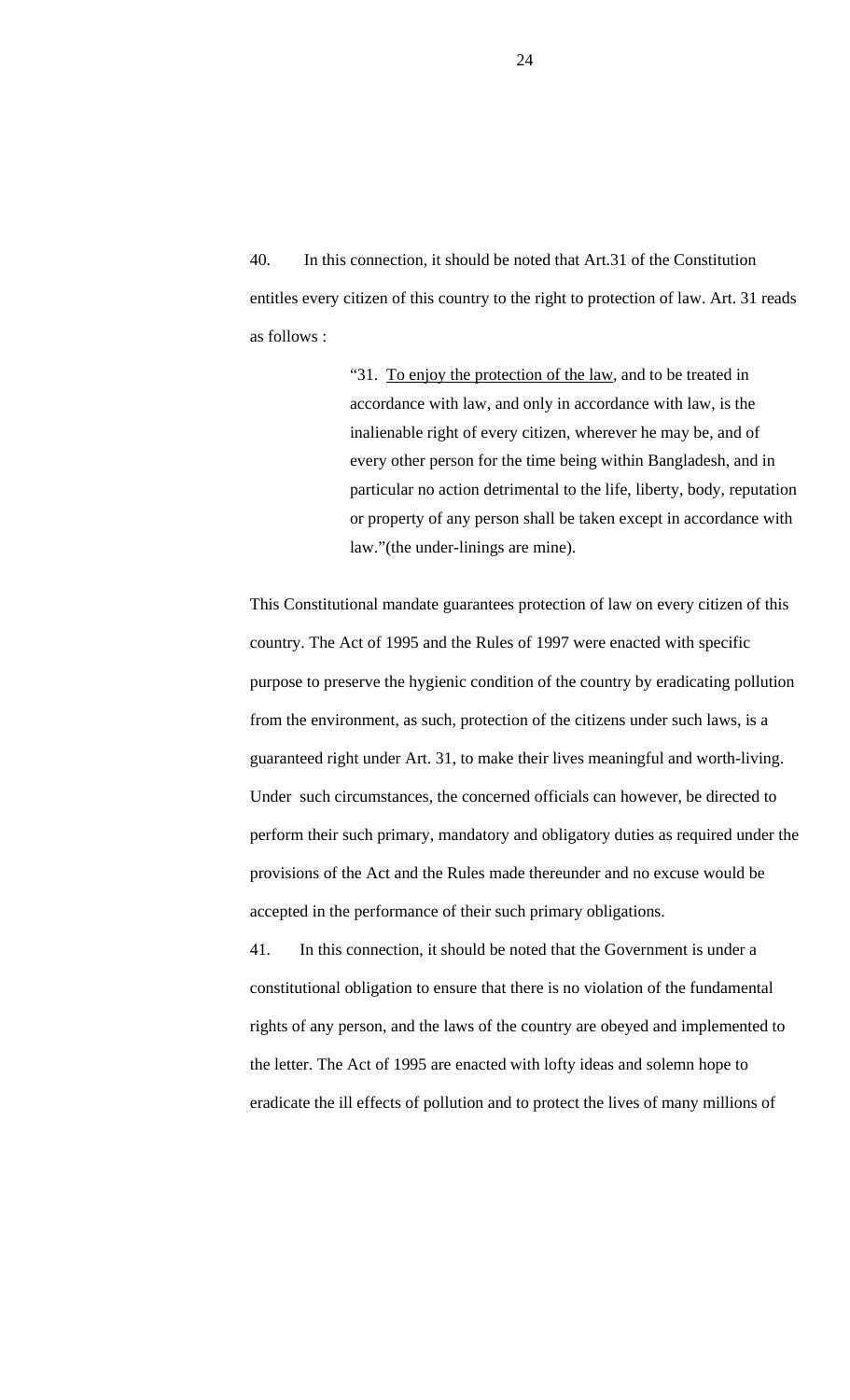people of this country by keeping a balance in its eco-system. The people of Bangladesh, under Art.31, is entitled to enjoy protection of such laws and under Art.21, every person in the service of the Republic has a duty to ensure observance of the Constitutional mandates and the laws of the land, to strive at all times to serve the people to whom all powers in the Republic belong. As such, it is also the constitutional obligation of the Government to ensure that the rights of the people, so very glorified under Art.18 and Art.32 of the Constitution, are vindicated and defended and the provisions of the said Act is implemented in its real spirit to protect the interest of the people. In case of any breach or latches in this respect, such constitutional obligations can be enforced against the Government under Article 102 of the Constitution. In such a process, the Supreme Court is only instrumental under the Constitution in achieving the constitutional objectives of a welfare state.

42. Art.32 guarantees a right to life. This expression 'life' does not mean merely an elementary life or sub-human life but connotes in this expression the life of the greatest creation of the Lord who has at least a right to a decent and healthy way of life in a hygienic condition. It also means a qualitative life among others, free from environmental hazards. This is also one of the basic rights of a human being to live in a healthy atmosphere and constitutional remedy under Art.102 will be available if this basic human right is threatened due to violation of any of the provisions of the relevant laws enacted for such purpose or due to recklessness or negligence on the part of any person or authority which tends to upset the guarantees under Art.31 and Art.32 of the Constitution. In this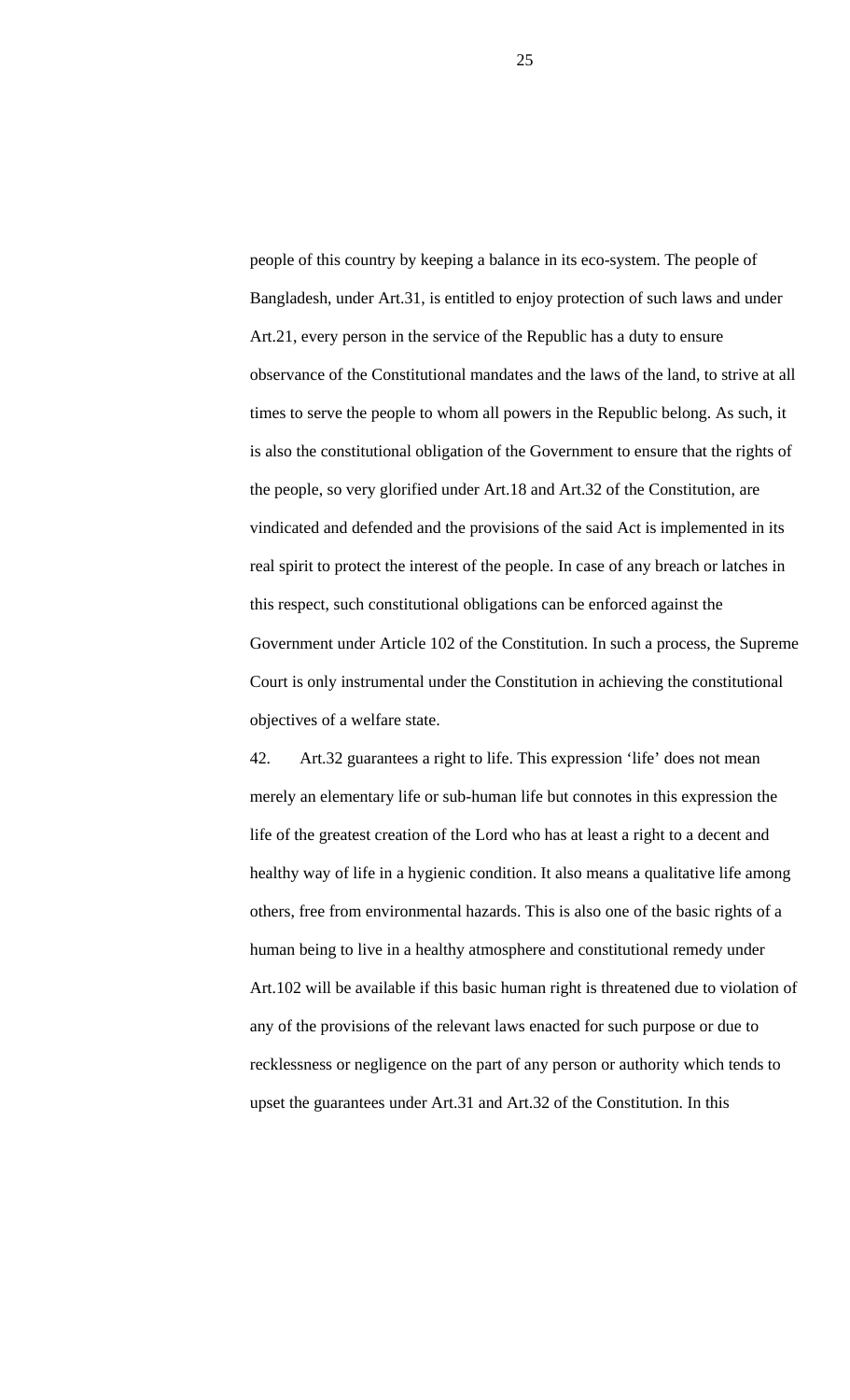connection, it will be worthwhile to quote H.G.Balakrishna, J. in the case of V. Lakshmipathy Vs State of Karnataka AIR 1992 Kant 57, as follows :

> "By allowing the writ petition, if calamitious consequences visit the concerned respondents as a result of non-feasance or malfeasance or misfeasance on the part of public authorities or public officials, the doors of justice are open to them to sue the public authorities for pecuniary relief by enforcing the principle of accountability."(Para-28).

43. Apart from the constitutional guarantee embodied in Art.32 for a pollution free environment to protect the life from its ill effects, although various provisions are embodied in the Act and the Rules made thereunder but apparently, the Government, specially the respondent no.4, who is charged with the duties to make the environment pollution free, failed to execute and perform their such duties to the letters of the law so far, meanwhile the 903 industrial units and the factories as identified by the Government and published in the Gazette on 7.8.1986 (Annexure-C) or the 1176 industrial units and factories subsequently identified in 1994-95 (Annexure-I) continued to pollute the waters, the rivers, the air and the environment as a whole, recklessly ignoring the constitutional mandates and the legislations on this vital aspect of national importance and interest. We found to our dismay that the precautionary principles embodied in the Act is not properly implemented as it ought to have been, meanwhile, pollution continued unabated which may bring serious consequences to the lives of the many millions of people of this country and mauls the very core of Art.32 of our Constitution.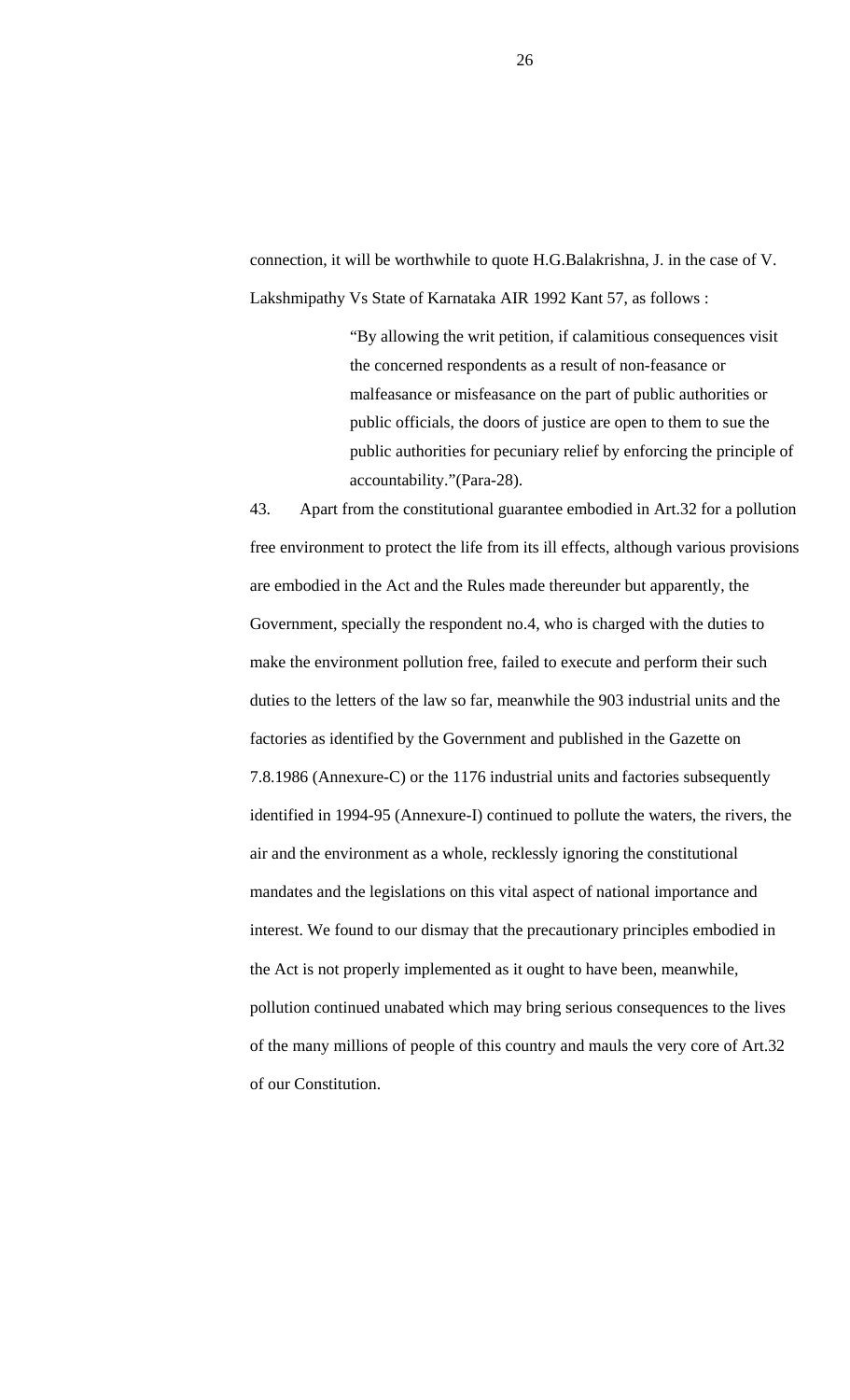44. The facts and circumstances, presented to this Court shows that the respondents failed to implement their own decisions dated 5.6.1986 as spelt out in the notification published in the Bangladesh Gazette on 7.8.1986(Annexure-C). In the meantime, the number of industrial units and factories identified as polluters of the environment continued to rise (Annexure-I). It is also found that although legislations were made from time but the Government apparently was never serious about implementing its own laws to the detriment of the eco-system of this country. The concerned officials and the Government as a whole appears to be unresponsive to the Constitutional mandates so solemnly enshrined in Art.31 and Art.32 read with Art.18 and Art.21. This sorry state of affairs cannot continue unabated. We are also constrained to hold that this unfortunate state of affairs is not due to any lack of legislation rather, due to unresponsiveness of the concerned Government officials to implement the letters of the law and executed into action to the intents and purposes of the said laws.

45. In this connection, we would refer to the case of Municipal Council, Ratlam V. Vardhichand, AIR 1980 SC 1622, where Krishna Iyer, J. quotes with approval " All power is a trust- that we are accountable for its exercise – that, from the people, and for the people, all springs, and all must exist." (Vivian Grey, BK. VI Ch. 7, Benjamin Disraeli). In that case, in upholding the order of a Magistrate, directing Ratlam Municipality for removing nuisance within six months, Krishna Iyer, J. held as follows :

> "….the court will not sit idly by and allow municipal government to become a statutory mockery. The law will relentlessly be enforced and the plea of poor finance will be poor alibi when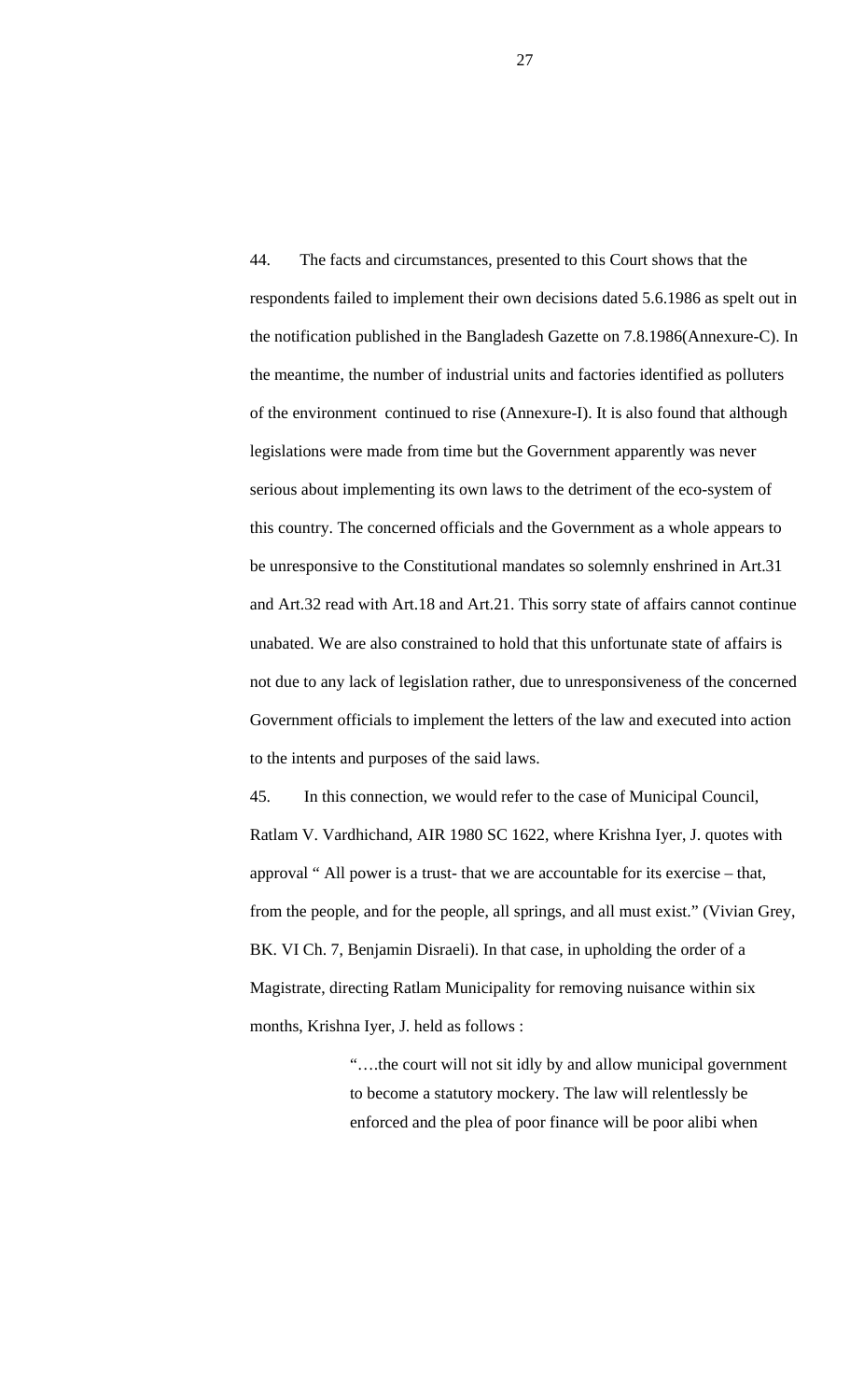people in misery cry for justice. The dynamics of the judicial process has a new 'enforcement' dimension not merely through some of the provisions of the Criminal Procedure Code (as here), but also through activated tort consciousness. The officers in charge and even the elected representatives will have to face the penalty of the law if what the Constitution and follow-up legislation direct them to do are defied or denied wrongfully. The wages of violation is punishment, corporate and personal."(Para-24).

This is the correct exposition of law in a modern welfare Society.

46. In the result, we accept the writ.

47. The Director General, Directorate of Environment, the respondent no.4, is directed to ensure that the industrial units and the factories which come within the classification 'red' as stated in rule 7 of the Rules, must adopt adequate and sufficient measures to control pollution within one year from the date of receipt of this judgment and order and report compliance to this Court within six weeks thereafter.The industrial units and the factories which are classified as Orange-Ka and Orange-Kha, must also adopt similar measures to control pollution within a period of two years from date and the respondent no.4 shall ensure compliance within the said period and report to this Court soon thereafter.

48. The Secretary, Ministry of Industries, respondent no.1, is also directed to ensure that no new industrial units and factories are set-up in Bangladesh without first arranging adequate and sufficient measures to control pollution, as required under the provisions of the Act of 1995and the Rules of 1997.

49. The petitioner BELA is at liberty to bring incidents of violation of any of the provisions of the Act and the Rules made thereunder to the notice of this